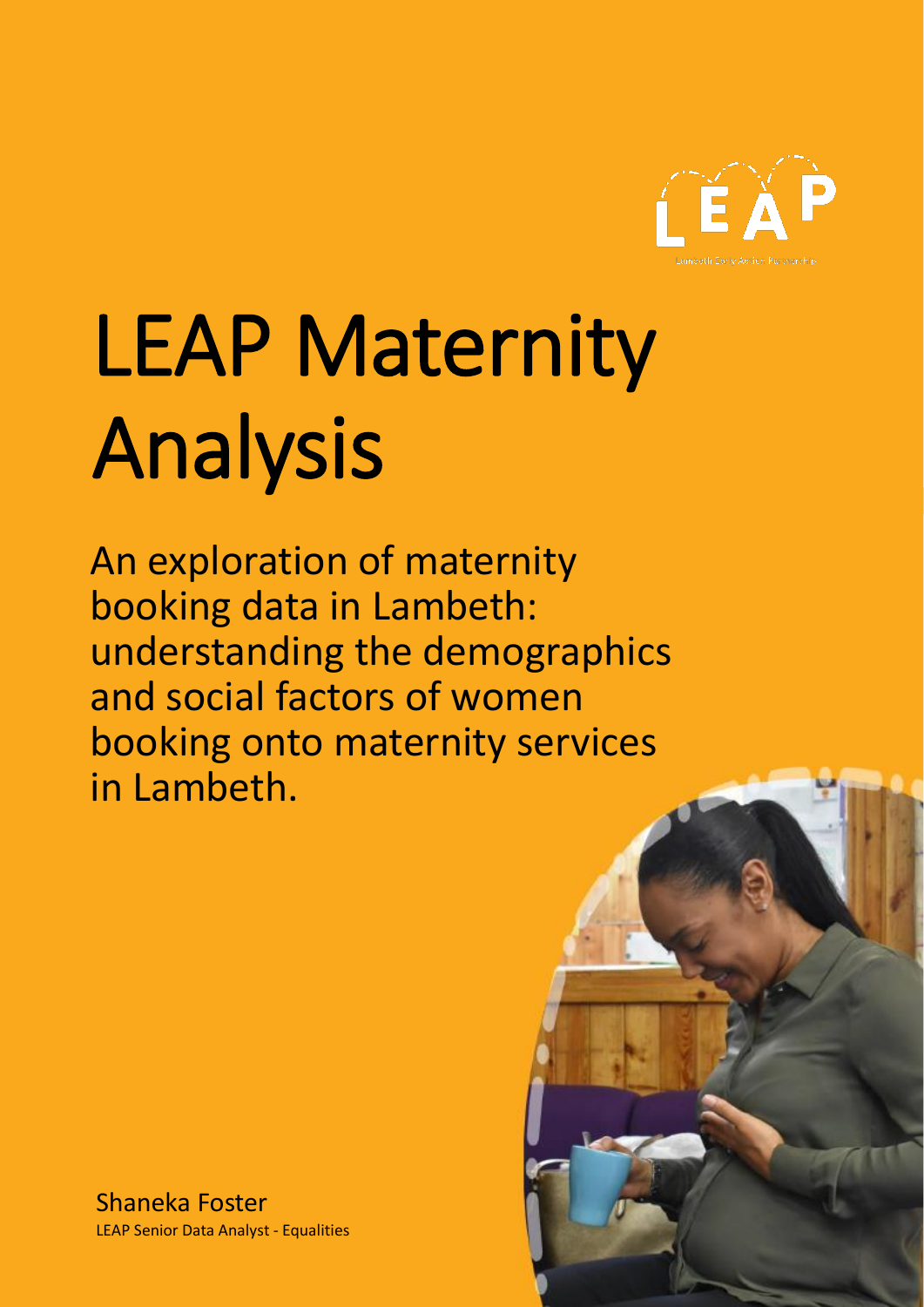

# Contents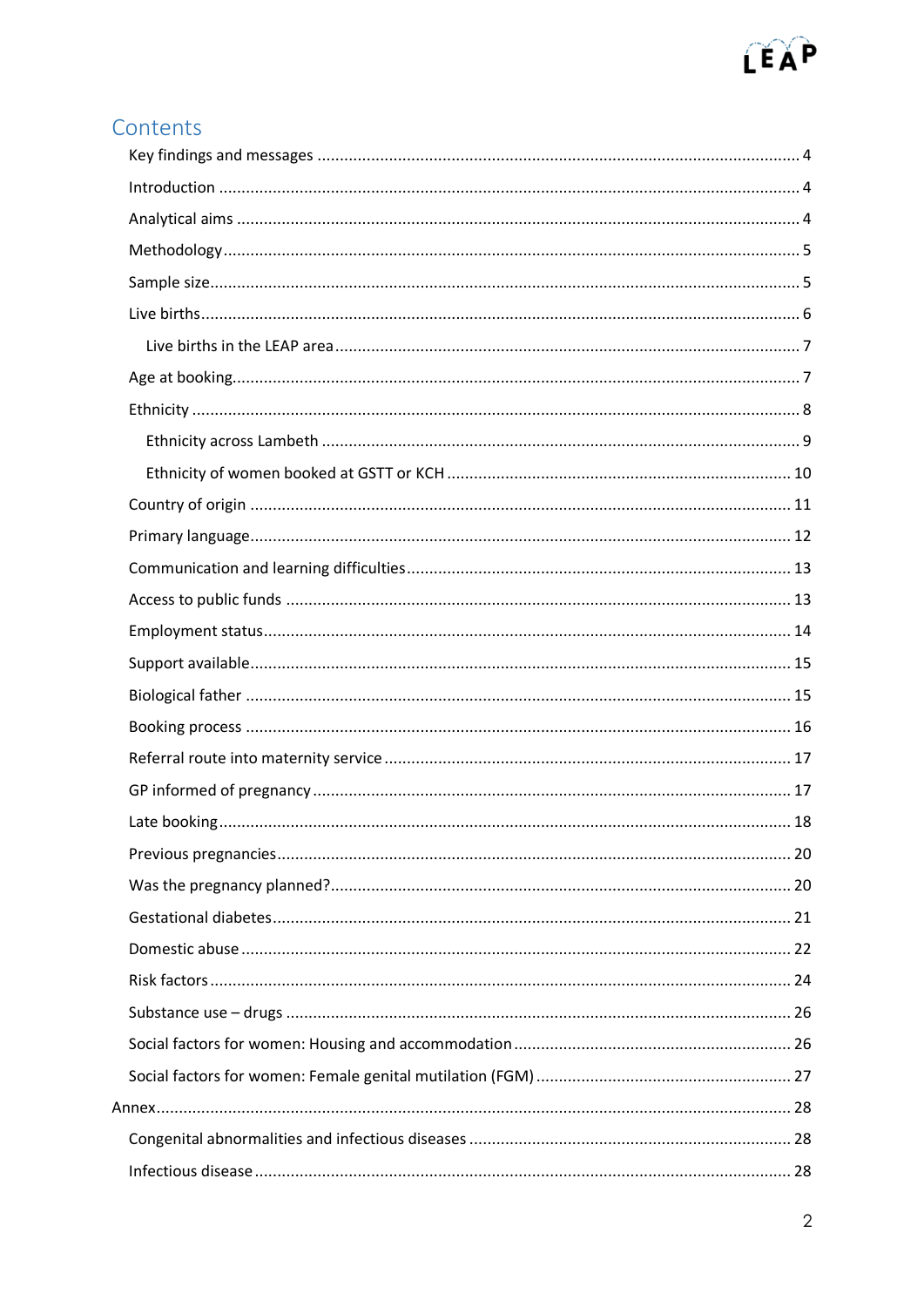# $C^2$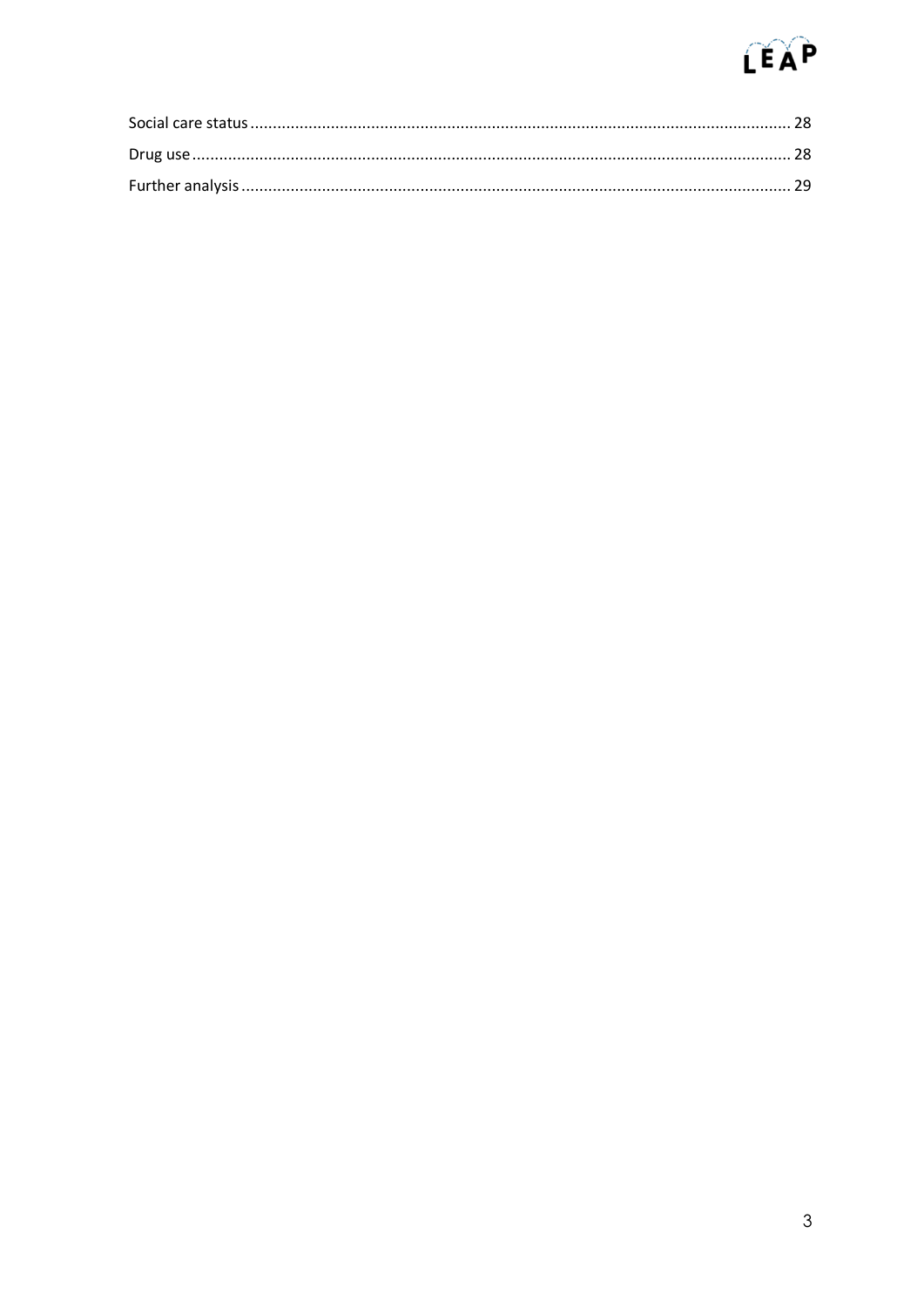

# <span id="page-3-0"></span>Key findings and messages

This analysis is a descriptive exploration of a large maternity dataset. When comparing the LEAP area with the full Lambeth population there are some similar trends to observe, such as the number of live births each year, as well as some differences, such as the ethnicity profile of pregnant women.

- There was a clear downward trend in live births from 2017/18 to 2019/20 across Lambeth and in the LEAP area.
- The average age of pregnant women between 2017/18 across Lambeth was 32 compared with 31 in the LEAP area.
- Maternity services see a more diverse group of women in the LEAP area compared with the rest of Lambeth: 58% of pregnant women from the LEAP area between 2017/18 and 2019/20 were non-White compared with 43% from non-LEAP areas.
- 25% of pregnant women from the LEAP area between 2017/18 2019/20 did not speak English as their first language.
- More than a fifth of pregnant women from LEAP and from Lambeth as a whole booked onto maternity services at or after 13 weeks of pregnancy, which is considered late.
- As part of the booking appointment, midwives ask women about past and current experience of domestic abuse. In 2019/20, the number of women who midwives were unable to ask about current domestic abuse increased for women from the LEAP area and Lambeth as a whole.

#### <span id="page-3-1"></span>Introduction

Set up in 2015, Lambeth Early Action Partnership (LEAP) is made up of parents, early years practitioners, nurseries, children's centres, the National Children's Bureau, Lambeth Council, NHS trusts, community organisations and several local charities.

LEAP's mission is to:

- Give thousands of children aged 0-3 years a better start
- Use LEAP's learning and evidence to positively influence early years services across Lambeth and beyond.

LEAP aims to do this by demonstrating how children's life chances can be improved through a combination of enhanced early years investment and from knitting local services together through a multi-agency partnership.

The data explored covers the period of April 2017 – March 2020, therefore ending around the time COVID-19 began to have an effect on health services.

#### <span id="page-3-2"></span>Analytical aims

This is an explorative descriptive analysis. The analytical aims are:

1) To understand more about women from Lambeth accessing maternity services via Guy's and St Thomas' NHS Foundation Trust (GSTT) and King's College Hospital NHS Foundation Trust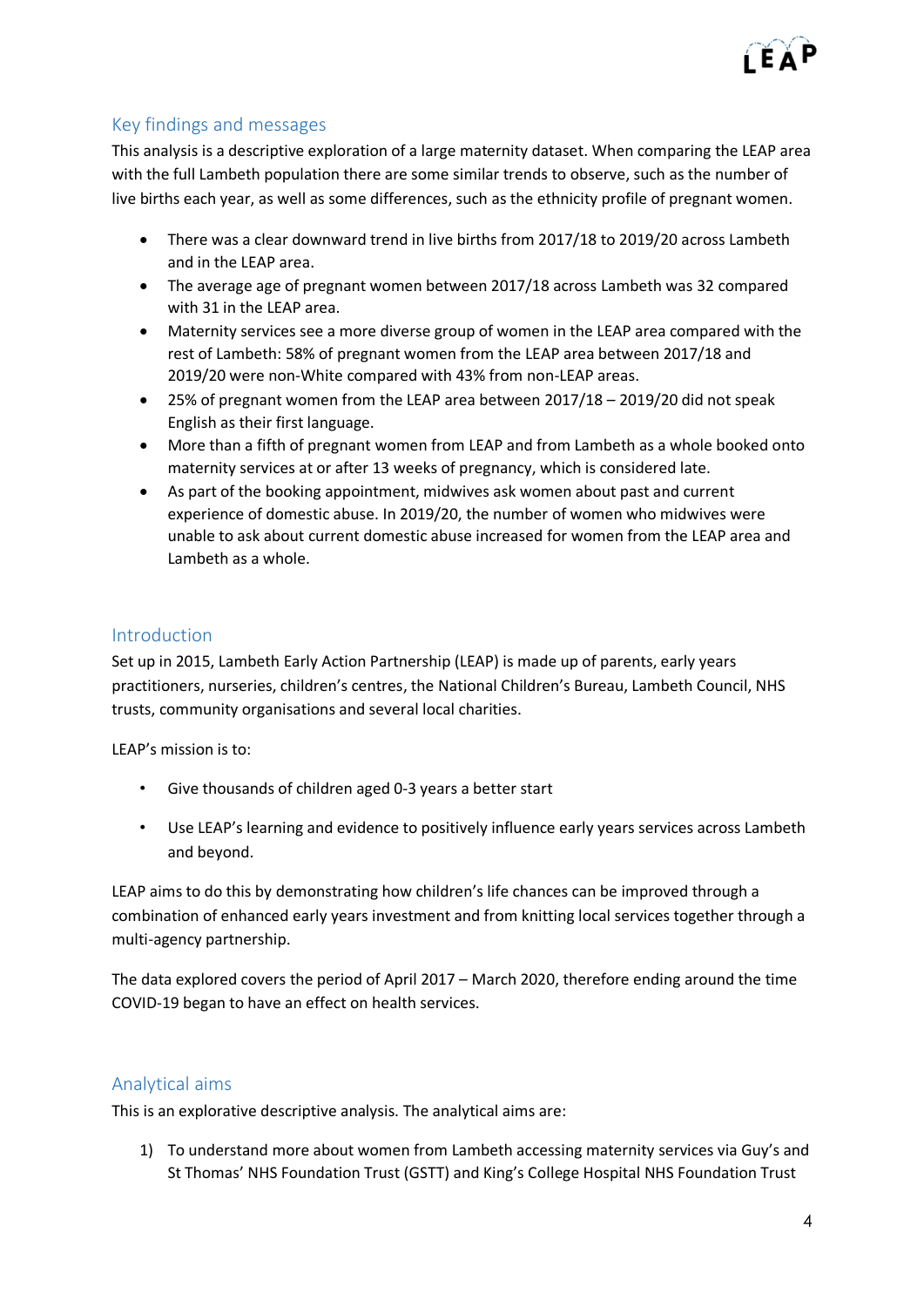

(KCH); comparing those living in the LEAP area with those living in non-LEAP areas of Lambeth, with a focus on trends over time.

- 2) Investigate evidence presented in LEAP service plans, with a focus on inequalities described within them in relation to our local population.
- 3) For service leads and the wider LEAP team to consider any changes that could be implemented to LEAP services in light of this analysis, such as the service offer or operational processes.

Further statistical analysis will explore some outcomes relevant for LEAP services.

#### <span id="page-4-0"></span>Methodology

The timeframe for this analysis looked at a period of three years between 1st April 2017 and 31st March 2020 inclusively. Therefore, the effects of the pandemic will not be seen within this dataset. Unless otherwise stated, data presented in charts and tables throughout are from Badgernet.

Data was sourced from the Badgernet systems of GSTT and KCH. Badgernet is specialist perinatal data management software used to store pregnancy and neonatal health records. It captures information recorded during appointments and interactions with hospital maternity services - from the booking appointment to birth. The data analysed includes all women regardless of their birth outcome, in order to understand more about women who are booking at both hospitals during the antenatal period and therefore eligible for some LEAP services.

Sample data was extracted based on the delivery date for each woman, to ensure birth outcomes would be included in the dataset.

Non-Lambeth residents booking at either hospital were excluded from analysis and therefore all data relates to Lambeth residents only. The areas explored were:

- LEAP Coldharbour, Stockwell, Vassall, Tulse Hill (ward boundaries as of 2021)
- Non-LEAP all Lambeth wards excluding four LEAP wards noted above
- Lambeth all Lambeth residents (LEAP and Non-LEAP combined)

This dataset is focussed on unique pregnancies, some women in the sample may have more than one pregnancy and be represented more than once. It is unlikely this will have had a significant impact on analysis.

Unless otherwise stated, nulls have been excluded from fields for analysis. Any inclusions of nulls are to minimise the data being skewed.

#### <span id="page-4-1"></span>Sample size

The annual sample size can be found in Table 1 for each geographical area. To note:

- The number of women will differ from the number of live births due to multiple births and women experiencing neonatal deaths and still birth.
- Data on the number of births using a maternity services dataset will not include all registered births for a given area. This is most relevant when looking at data across Lambeth where those living on the boundary of the borough may choose to have their babies at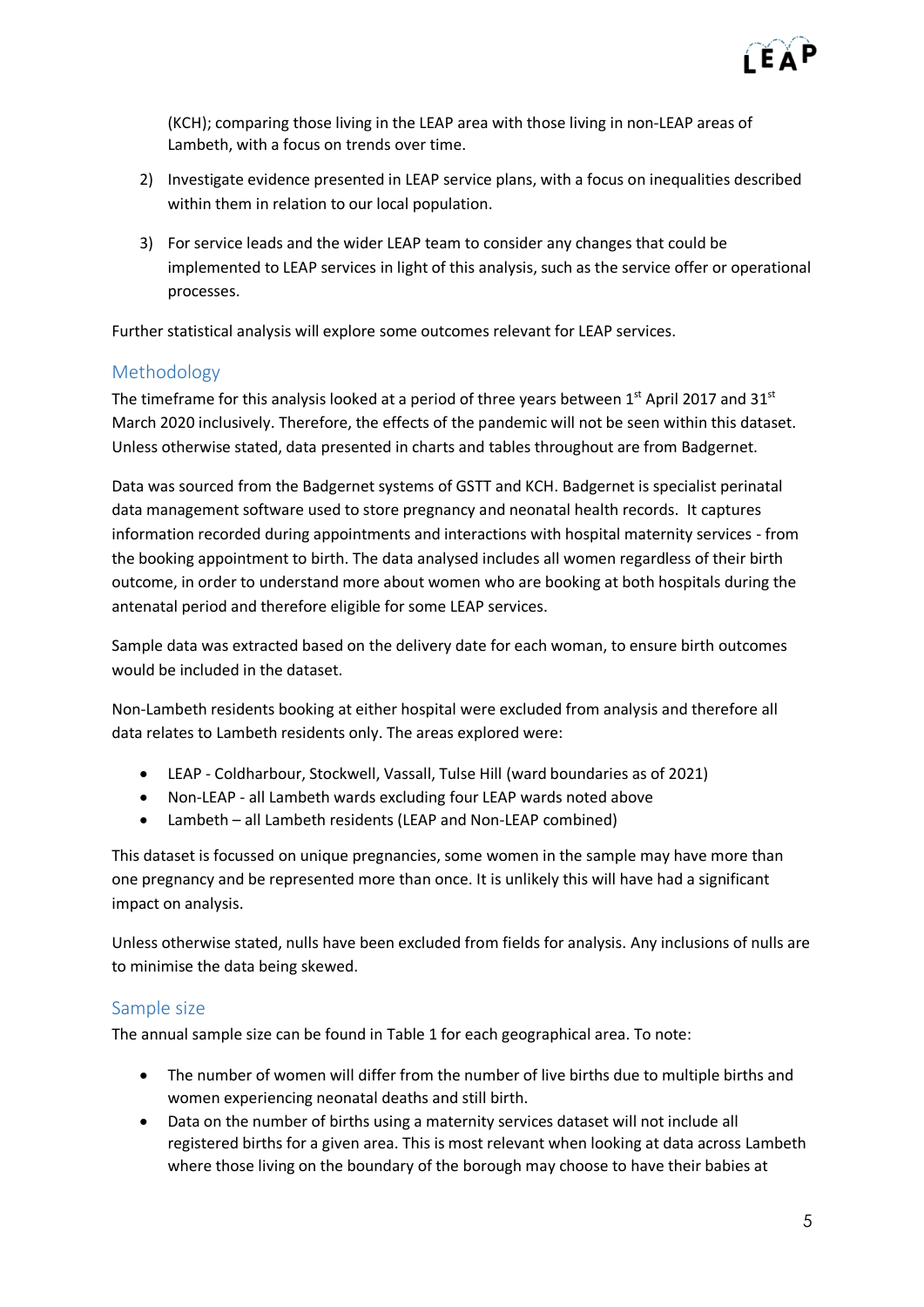

another hospital, for example. We estimate that data from the local Badgernet systems at GSTT and KCH account for over 75% (83% in 2020/21) of all Lambeth registered births, and over 90% (97% in 2020/21) of all LEAP registered births (source: comparison of the current dataset and ONS live births 2020).

| Year    | <b>LEAP</b> | <b>Non-LEAP</b> | Lambeth |
|---------|-------------|-----------------|---------|
| 2017/18 | 729         | 2356            | 3085    |
| 2018/19 | 798         | 2610            | 3408    |
| 2019/20 | 716         | 2250            | 2966    |

#### *Table 1 Annual sample size for each geographical area*

#### <span id="page-5-0"></span>Live births

ONS data shows there were 613,936 live births in England and Wales in 2020, a decrease of 4.1% since 2019<sup>1</sup>. Data from Badgernet shows that the number of live births to women booked at GSTT and KCH have decreased over the past three years within the LEAP area and across Lambeth. According to the current dataset, live births in the LEAP area saw a 21% decrease over the three years, while there was a 34% decrease in live births across the whole of Lambeth.



*Figure 1 Number of live births for each geographical area 2017/18-2019/20*

1

<sup>1</sup> [ONS Births in England and Wales: 2020](https://www.ons.gov.uk/peoplepopulationandcommunity/birthsdeathsandmarriages/livebirths/bulletins/birthsummarytablesenglandandwales/2019)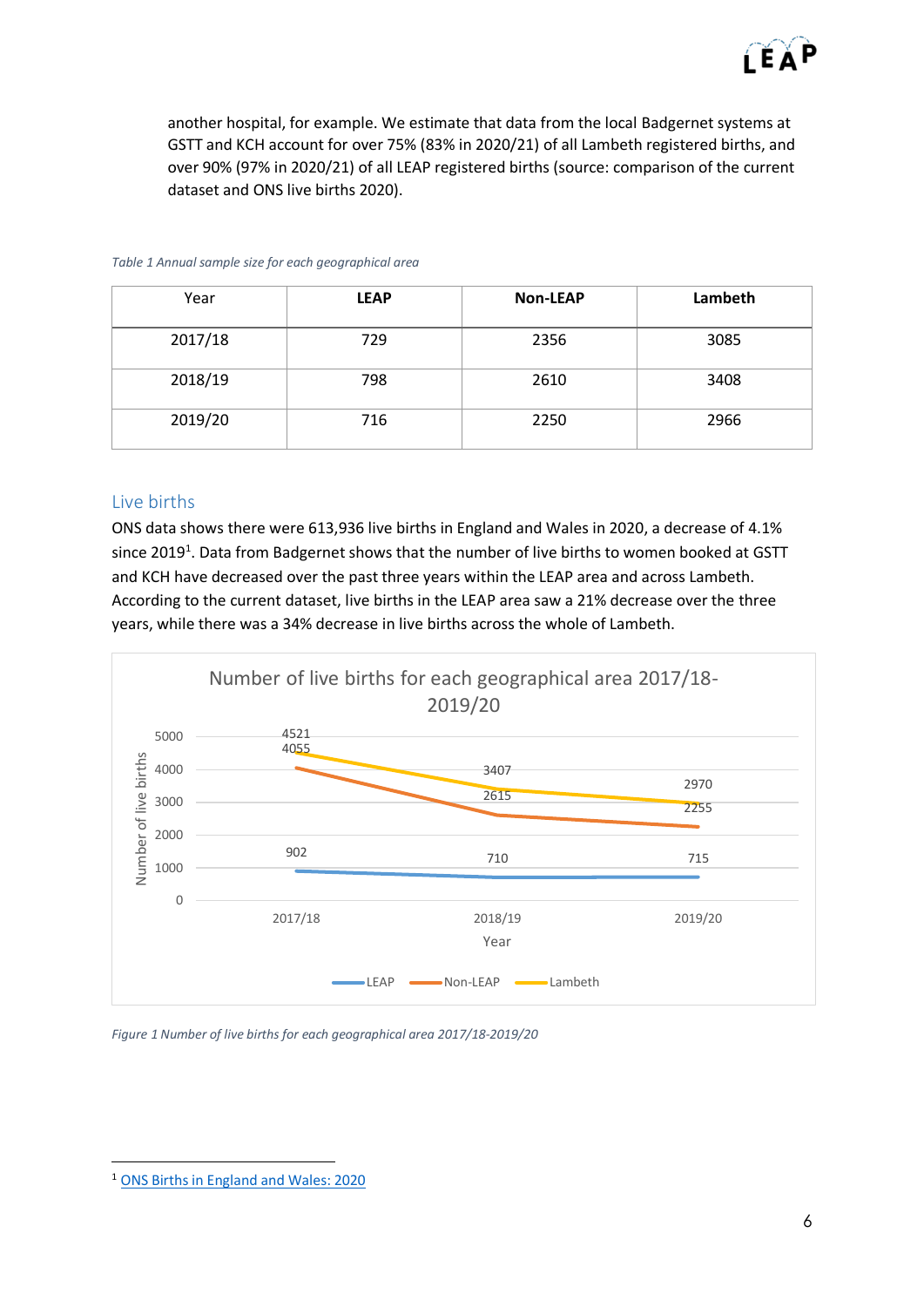

In recent years, Lambeth's fertility rate has decreased. The Office for National Statistics (ONS) suggests possible reasons for the decrease in Total Fertility Rate across the country<sup>2</sup>:

- Improved access to contraception
- The reduction in mortality rates of children aged under five years, resulting in women having fewer babies
- Lower levels of fertility, or difficulties conceiving because of postponement in childbearing

#### <span id="page-6-0"></span>Live births in the LEAP area

Table 2 shows the number of live births broken down by each LEAP ward (relevant to ward boundaries pre-2022). The decline in the number of live births is reflected across all wards. Tulse Hill saw the greatest number of live births compared to other LEAP wards.

|  | Table 2 Annual live births by LEAP Area |  |  |  |
|--|-----------------------------------------|--|--|--|
|  |                                         |  |  |  |

| Year    | Coldharbour | <b>Stockwell</b> | <b>Tulse Hill</b> | <b>Vassall</b> | <b>Total LEAP area</b> |
|---------|-------------|------------------|-------------------|----------------|------------------------|
| 2017/18 | $N = 251$   | $N = 185$        | $N = 231$         | $N = 235$      | $N = 902$              |
| 2018/19 | $N = 211$   | $N = 169$        | $N = 206$         | $N = 206$      | $N = 792$              |
| 2019/20 | $N = 185$   | $N = 136$        | $N = 203$         | $N = 191$      | $N = 715$              |

There is currently ongoing work within the LEAP and Lambeth public health teams to understand Lambeth birth rates in more detail, using a dataset of all registered births in the borough.

#### <span id="page-6-1"></span>Age at booking

The national standardised mean age of mother at the birth of a child during 2020 was 30.7<sup>3</sup>. Fertility rates for women aged under 30 years have generally been decreasing since 2013.<sup>4</sup>

The age breakdown of women at booking is shown in Figure 2. The most common age group across all geographies was 30-34 which echoes national findings. In 2019-20, 37% of live births across LEAP

 $\frac{1}{2}$ 

3

https://www.ons.gov.uk/peoplepopulationandcommunity/birthsdeathsandmarriages/livebirths/bulletins/birt hsummarytablesenglandandwales/2020

https://www.ons.gov.uk/peoplepopulationandcommunity/birthsdeathsandmarriages/livebirths/bulletins/birt hsummarytablesenglandandwales/2020#fertility-rates-by-geographic-area 4

https://www.ons.gov.uk/peoplepopulationandcommunity/birthsdeathsandmarriages/livebirths/bulletins/birt hsummarytablesenglandandwales/2019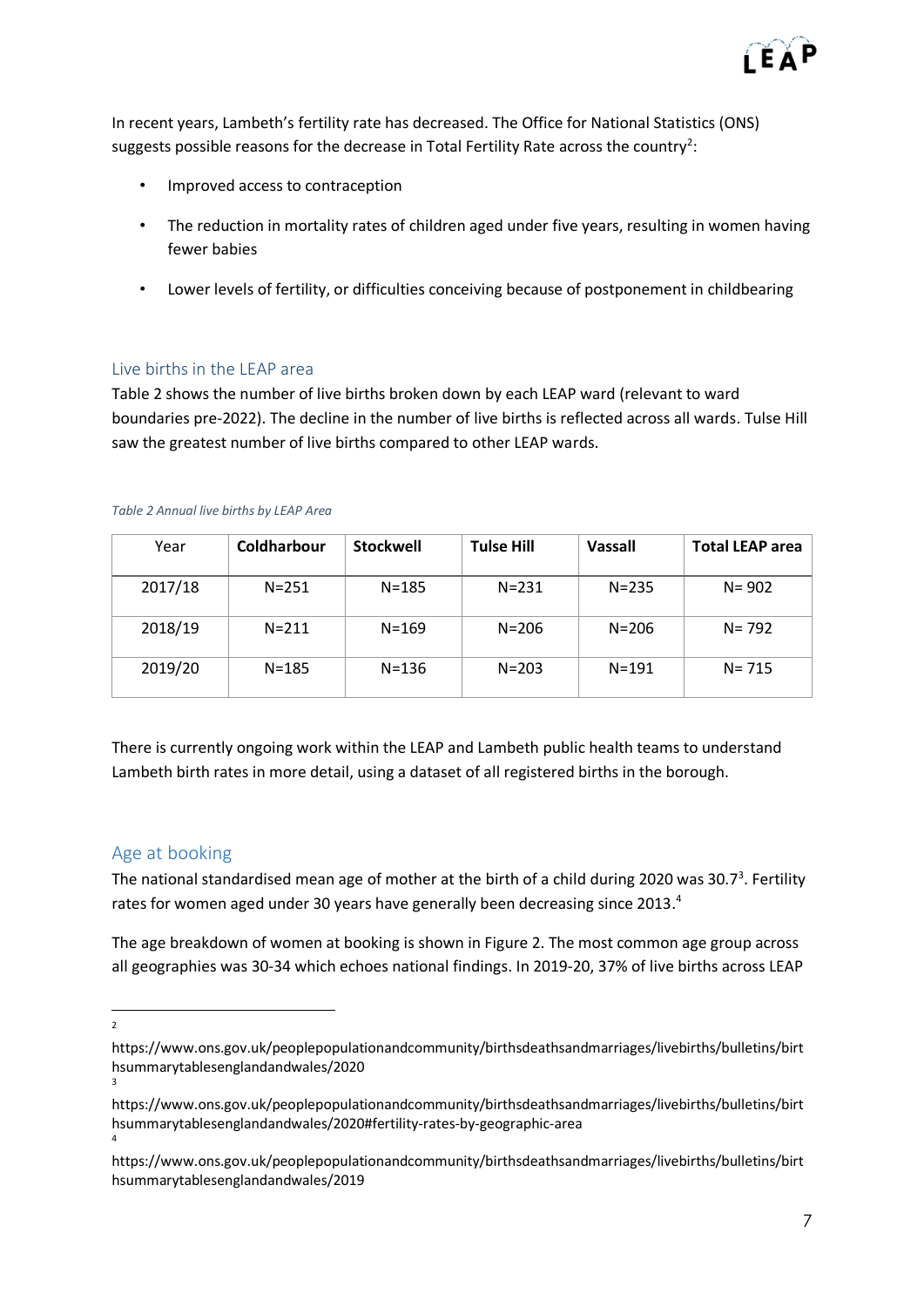



were to women within this age category. The mean age at booking in 2019-20 was 31 for LEAP women and 32 for both non-LEAP and Lambeth-wide.

*Figure 2 Age breakdown of women booked at GSTT and KCH, 2017/18-2019/20*

Within this dataset, women aged over 37 during pregnancy were considered to be higher risk. This is noted under the medical risk factor column. 26% of women from the LEAP area were over the age of 37 during this period.

#### <span id="page-7-0"></span>**Ethnicity**

LEAP's Theory of Change includes the following indicator under domain 5: 5.4 Positive social/cultural norms and behaviour, and much of the evidence base for some of LEAP's services includes exploring ethnic health inequalities in outcomes, therefore further statistical analysis to follow this document will look at outcomes broken down by ethnicity. Some more information about ethnicity categories can be found here:

[\(https://www.ons.gov.uk/methodology/classificationsandstandards/measuringequality/ethnicgroup](https://www.ons.gov.uk/methodology/classificationsandstandards/measuringequality/ethnicgroupnationalidentityandreligion) [nationalidentityandreligion\)](https://www.ons.gov.uk/methodology/classificationsandstandards/measuringequality/ethnicgroupnationalidentityandreligion).

Ethnicity data is presented in five categories: Asian, Black, Other, Mixed and White to align with ONS categories. Although there are subcategories within each group where experiences will be different, in some cases numbers within the wider range of categories, the data are too small to analyse due the risk of individuals being identified. To build a more nuanced picture, ethnicity may be looked at alongside a combination of other fields such as country of origin and primary language spoken. This is particularly the case for 'other' where it may become difficult to identify specific communities.

Table 3 shows the completion rates for the ethnicity data across years and geographical areas.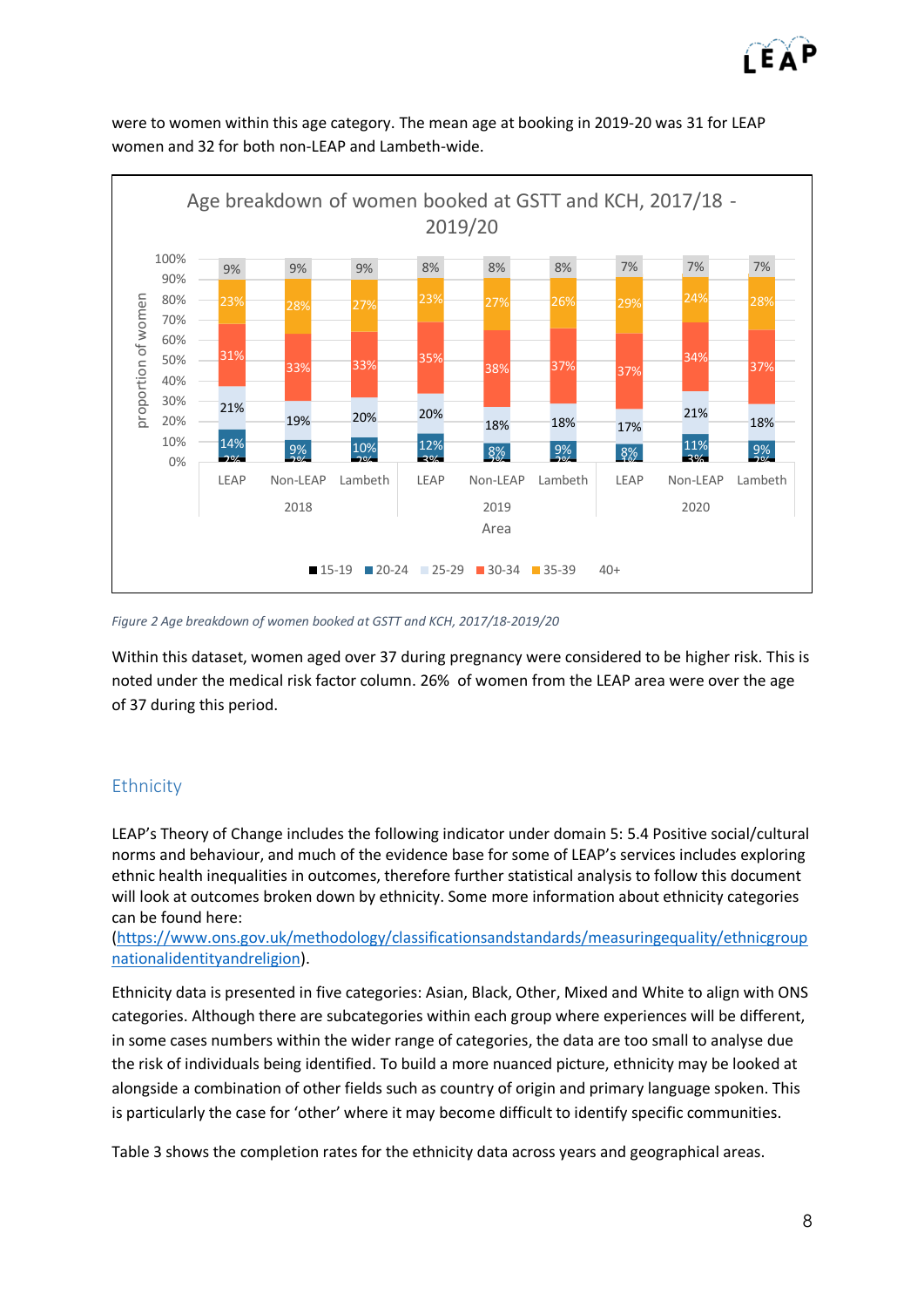

#### *Table 3 Annual completion rates of ethnicity data*

| Year    | <b>LEAP</b> | Non-LEAP | Lambeth |
|---------|-------------|----------|---------|
| 2017/18 | 80%         | 78%      | 79%     |
| 2018/19 | 82%         | 84%      | 83%     |
| 2019/20 | 79%         | 83%      | 86%     |

#### <span id="page-8-0"></span>Ethnicity across Lambeth

Figure 3 shows ethnicity data from Lambeth DataNet, collected from patients registered with a GP across Lambeth as at April 2020. The data reflects the whole population of Lambeth, and is comparable to the maternity booking ethnicity breakdown; there is a higher proportion of residents from a Black background within the LEAP area compared to the non-LEAP area.

Lambeth has a transient population and not all residents may be registered with a GP, or they may be registered with a GP outside of Lambeth, therefore it is difficult to verify the accuracy of this data. Initial outputs from the 2021 Census are expected to be released in spring 2022, and may give a better understanding of the local ethnicity breakdown.



*Figure 3 Proportion of the Lambeth population registered with a GP by ethnic group as at April 2020 (DataNet)*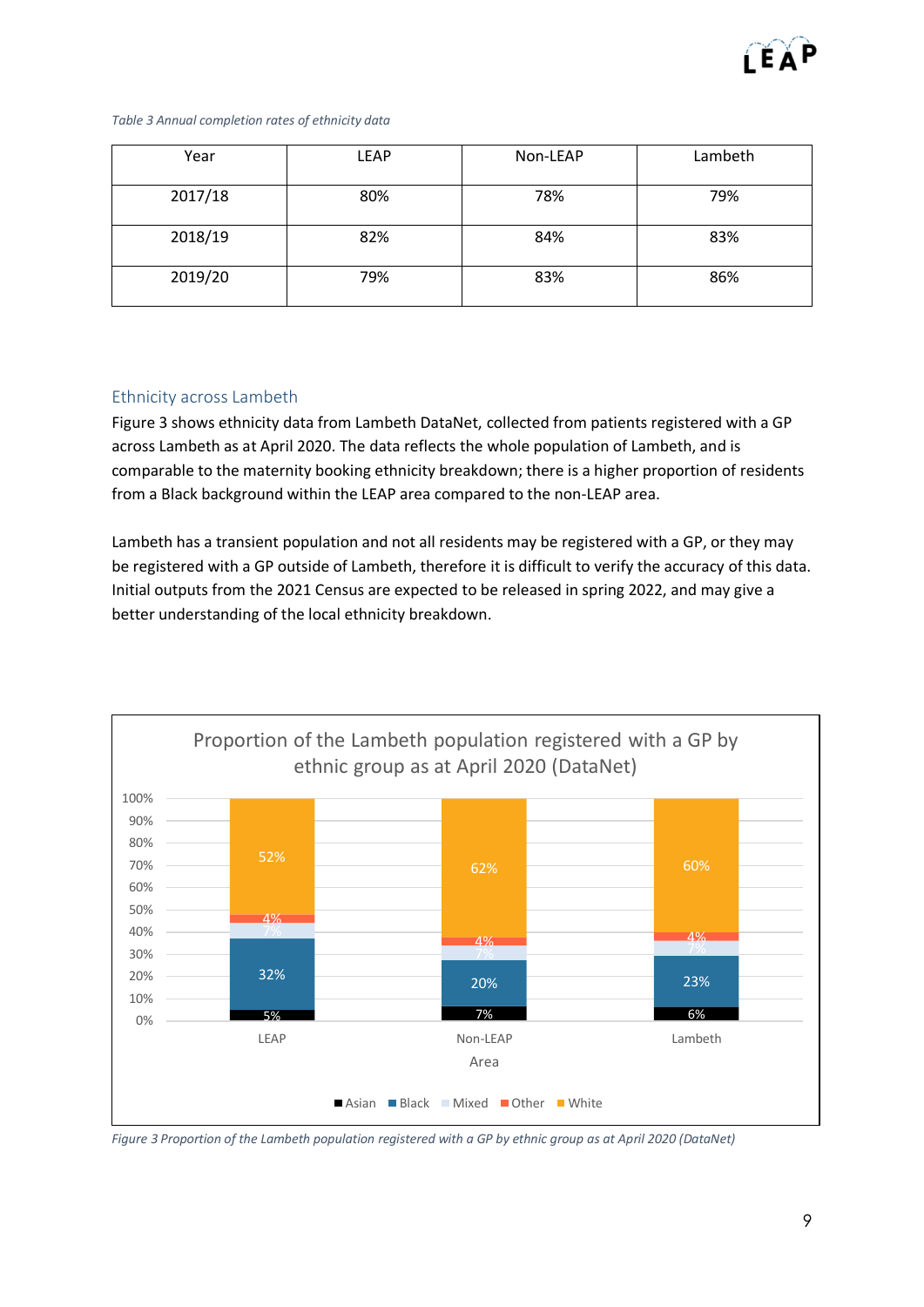#### <span id="page-9-0"></span>Ethnicity of women booked at GSTT or KCH



#### Figure 4 shows the ethnicity breakdown of women joining the maternity service at booking.

#### *Figure 4 Ethnicity breakdown of women booked at GSTT and KCH, 2017/18 - 2019/20*

The ethnicity breakdown of women booking onto maternity services in Lambeth is comparable to the breakdown of the local general population. In 2019/20 the most common group was White with 42% for the LEAP area, which is similar than the previous two years. The proportion of Black women booking on to maternity services has decreased between 2017/18 and 2019/20 across all geographies, from 41% to 37% in the LEAP area and from 32% to 27% across Lambeth. However, this is similar to the ethnicity breakdown of the local population from GP DataNet data. The LEAP area has a higher proportion of women from a Black background compared to Non-LEAP and Lambeth overall.

Figure 6 shows a full breakdown of ethnicity across the full 18 categories for women from Lambeth during 2019/20, which may be useful when thinking about cultural differences. This breakdown is not provided at lower geographical levels (i.e. LEAP and Non-LEAP) due to small numbers and the risk of individuals becoming identifiable.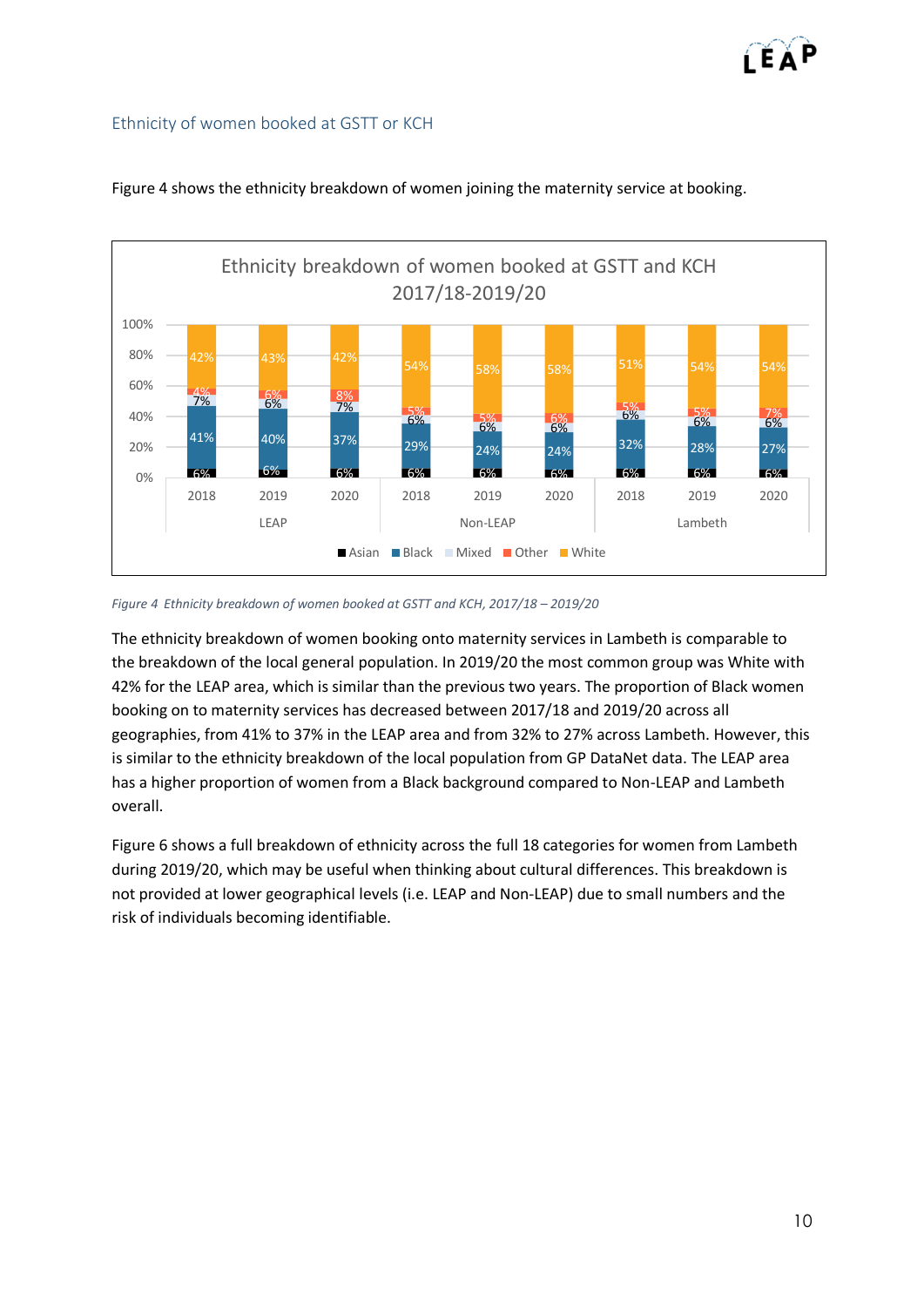



*Figure 5 Ethnicity Breakdown for Lambeth Women 2019/20 (Badgernet)*

# <span id="page-10-0"></span>Country of origin

1

Country of origin is defined as country of birth. Table 4 shows the most common countries of origin taking an average of all three years, ordered by the most common for Lambeth. Approximately 50% of women booked were not born in the UK across geographies on average.

The most common languages spoken Lambeth-wide were not reflected when analysing the LEAP area.

Country of origin along with language spoken at home may be useful when assessing cultural accessibility for LEAP and wider Lambeth services. It may also influence understanding of the UK healthcare system, specifically for maternity services, in terms of language and cultural accessibility.

Some women with a residence permit allowing them to live in the UK may be noted as having no recourse to public funds<sup>5</sup>. There is a section dedicated to no recourse to public funds on page 15.

<sup>5</sup> https://www.gov.uk/government/publications/public-funds--2/public-funds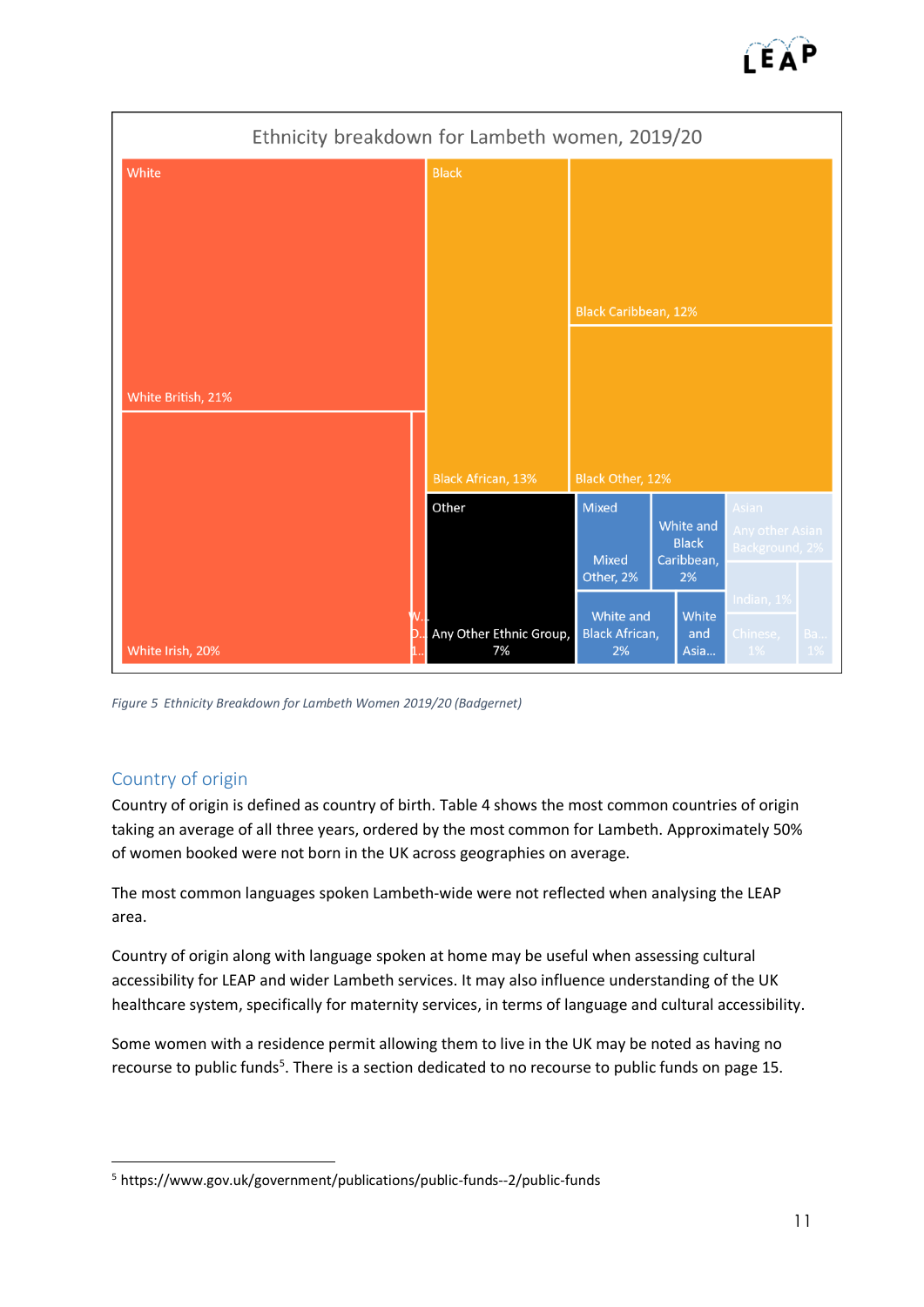

| Country                         | <b>LEAP</b> | Non-LEAP                 | Lambeth |
|---------------------------------|-------------|--------------------------|---------|
| United Kingdom of Great Britain | 47%         | 51%                      | 50%     |
| and Northern Ireland            |             |                          |         |
| Jamaica                         | 4%          | 2%                       | 3%      |
| Nigeria                         | 4%          | 2%                       | 3%      |
| Portugal                        | 4%          | 2%                       | 3%      |
| Somalia                         | 3%          | 2%                       | 2%      |
| Eritrea                         | 2%          |                          |         |
| France                          | 1%          |                          | 2%      |
| Colombia                        | 2%          |                          |         |
| Spain                           | 1%          | $\overline{\phantom{a}}$ |         |
| Ghana                           | 2%          | 2%                       | 2%      |
| Ecuador                         | 2%          | 1%                       | 1%      |

#### *Table 4 Most common countries of origin, 3 year rolling average of 2017/18-2019/20*

#### <span id="page-11-0"></span>Primary language

The primary language field contains a range of languages, as well as the option to specify 'Other'. For the purposes of this analysis, the first listed language has been included.

Table 5 shows the most commonly spoken languages in the most recent year - 2019/20 - across all geographies starting with the most recent year (ordered by most common for Lambeth-wide population).

25% of women from the LEAP population do not speak English as a primary language, although insights from LEAP suggest women who have a good level of proficiency in English note their primary language as English, so there may be some underrepresentation of other languages.

| 2019/20    | <b>LEAP</b> | <b>Non-LEAP</b> | Lambeth |
|------------|-------------|-----------------|---------|
| English    | 75%         | 69%             | 74%     |
| Spanish    | 4%          | 7%              | 5%      |
| French     | 2%          | 3%              | 2%      |
| Portuguese | 3%          | 4%              | 3%      |
| Polish     | $*$ %       | 1%              | 1%      |
| Arabic     | $*$ %       | 1%              | 1%      |
| Italian    | $*$ %       | 1%              | 1%      |
| Somali     | 2%          | 2%              | 2%      |

*Table 5 Most common primary language spoken*

\*numbers too small to present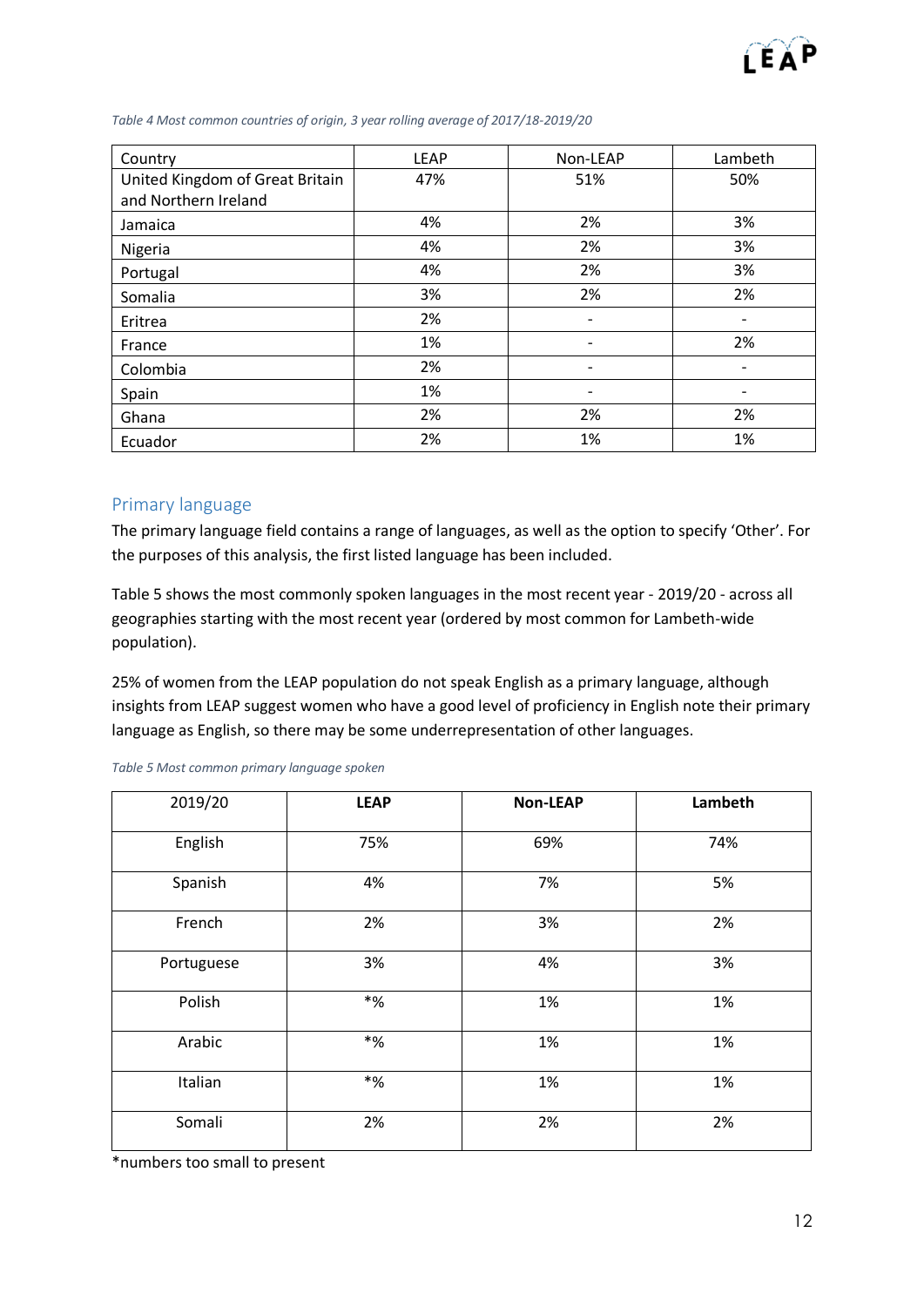

Although organisations typically translate materials into languages which are most commonly spoken, there were over 170 women across Lambeth in 19/20 whose primary language would not be considered common, and therefore may not have (regular) access to translated materials or information should they need them. If this is the case, it could result in women not feeling fully informed about what to expect from services during their pregnancy, the support available to them and increase the risk of women not engaging with vital services. Without the right information available to all women, informed choices may be impacted.

The numbers of less commonly spoken languages are small when broken down by LEAP and non-LEAP and therefore not presented. English proficiency is not captured as a data item on its own, but may be found in 'communication notes' where 'difficulty understanding English' is sometimes noted.

During 2019-20, 9% of LEAP women reported they had difficulty understanding English, and 7% Lambeth-wide had difficulty understanding English, therefore without access to translated materials it may be difficult to understand if women feel fully informed about the pregnancy journey and support available to them throughout.

# <span id="page-12-0"></span>Communication and learning difficulties

Data around communication is not collected consistently and therefore will not be presented in charts or tables, but there remain some useful insights.

For Lambeth women in 2019/20, fewer than 10 women reported a hearing impairment, fewer than 10 reported they required another communication method, and fewer than 10 reported needing a sign language interpreter.

Other communication methods included sign language and lip reading. Lip reading in particular is something that may need to be considered where blended delivery offers include a virtual element.

2% of LEAP women reported learning difficulties during 2019-20.

#### <span id="page-12-1"></span>Access to public funds

There was around 50% completion for this field which indicates poor/substandard data quality. Therefore, nulls and blank records have been included for this field.

Figure 5 shows the proportion of women living in the LEAP area reporting no access to public funds increased from 2017/18 - 2018/19 before remaining similar during 2019/20. No further details are provided about reasons for not having access to public funds. During 2019-20, 49% of people from the LEAP area who reported no access to public funds listed their country of origin as outside of the UK. 3% of women from the LEAP area who reported no access to public funds also reported their employment status as unemployed, with no access to benefits. [Information from London Councils](https://www.londoncouncils.gov.uk/our-key-themes/asylum-migration-and-refugees/no-recourse-public-funds)  [about No Recourse to Public Funds](https://www.londoncouncils.gov.uk/our-key-themes/asylum-migration-and-refugees/no-recourse-public-funds) and support for these groups can be found here.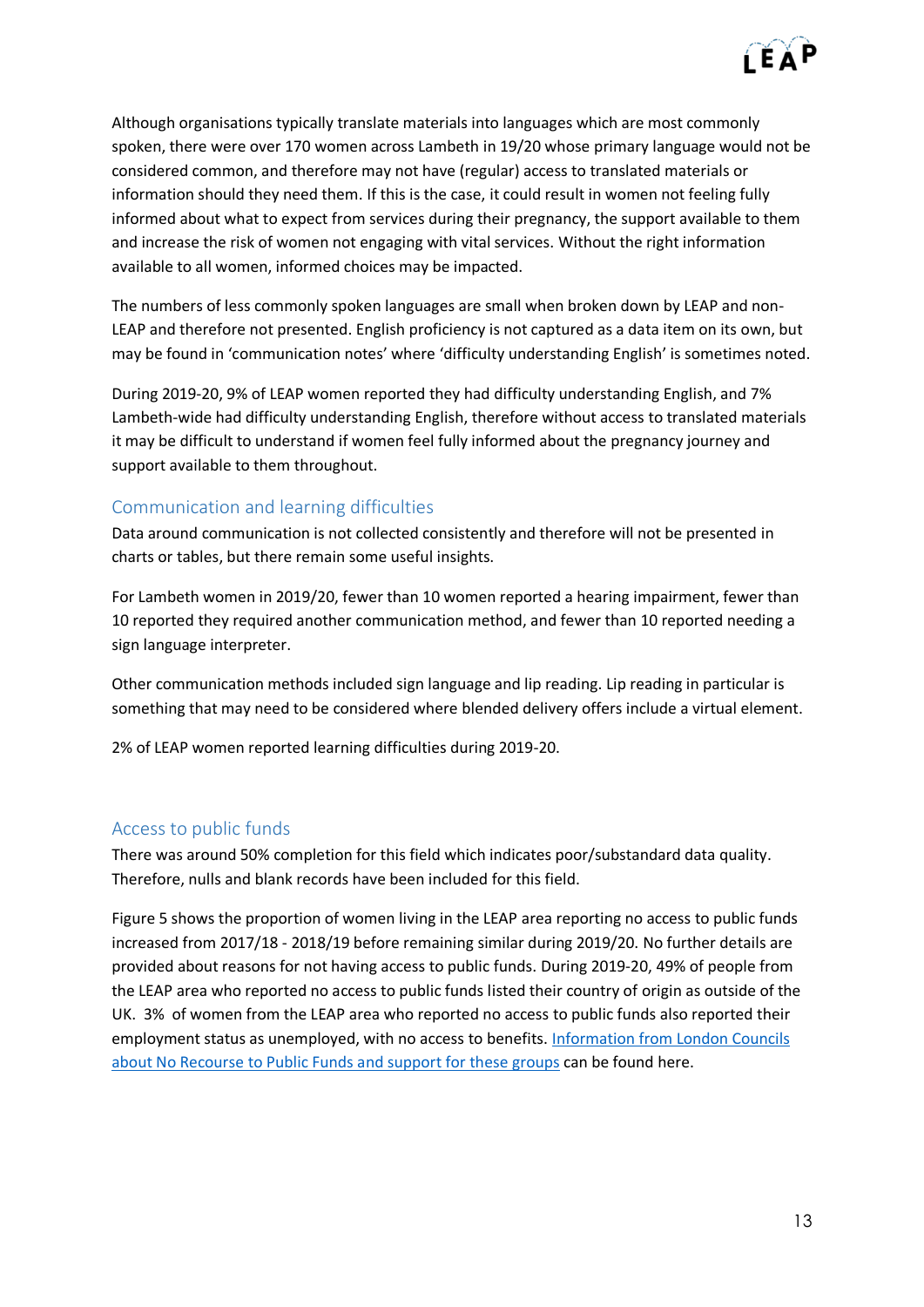



*Figure 6 Proportion of women reporting no access to public funds for each geographical area, 2017-18 – 2019-20*

#### <span id="page-13-0"></span>Employment status

The employment field has not been completed consistently, with a number of records reported as 'Other' which is a free text field. In some cases, this lists the type of employment area or trade, but does not specify the current employment status, or further details such as "just lost job/started maternity". Therefore, those listed as other have been excluded from the analysis.

Table 6 shows the most common categories for the most recent year 2019/20.

| 19/20                      | <b>LEAP</b> | <b>Non-LEAP</b> | Lambeth |
|----------------------------|-------------|-----------------|---------|
| Employed*                  | 29%         | 33%             | 32%     |
| Employed - Full time       | 22%         | 28%             | 27%     |
| Employed - part time       | 14%         | 12%             | 12%     |
| <b>Full time Parent</b>    | 8%          | 7%              | 8%      |
| Unemployed - no benefits   | 7%          | 7%              | 7%      |
| Unemployed - with benefits | 10%         | 5%              | 6%      |
| Self-employed              | 3%          | 4%              | 4%      |
| <b>Higher Education</b>    | 2%          | 1%              | 1%      |

*Table 6 Employment status for women 2017/18-2019/20*

\*Status is recorded as employed, with no indication as to whether employment is part time or full time

Although there are no further details consistently given for reasons of unemployment, there are a small number of women who have no right to work, have opted for a career break or are medically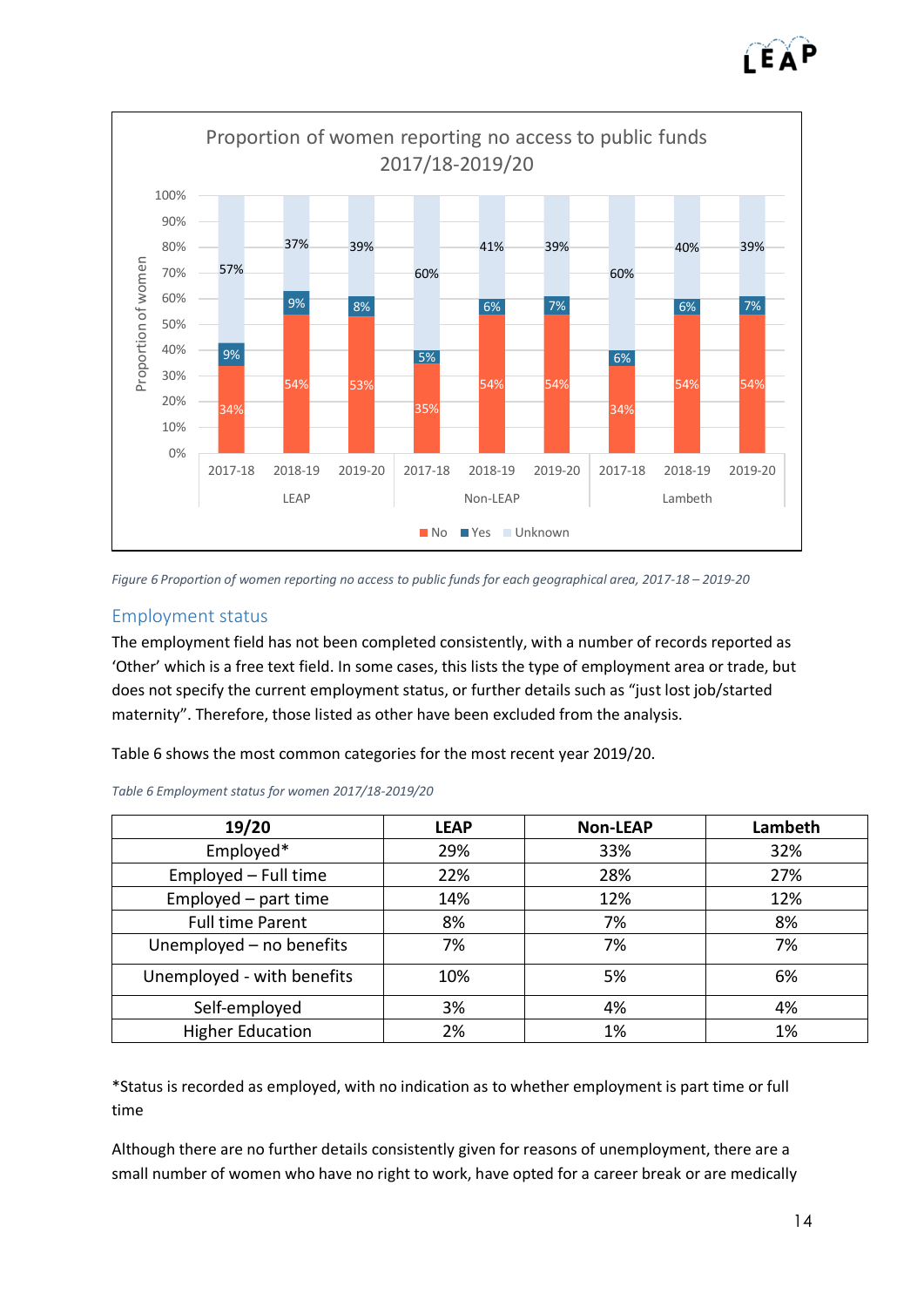

unfit. In 19/20 7% of women across all geographies were unemployed with no benefits, although it is not possible to understand whether they are being financially supported through other means.

Claimant count data shows 9,140 women and 12,290 men were claiming Universal Credit across Lambeth for 2019. Claimant count data shows 8.2% of Lambeth population were claiming Jobseeker's Allowance during June 2021.<sup>6</sup>

#### <span id="page-14-0"></span>Support available

At the maternity booking appointment, women are asked about their support status and whether they feel supported.

Support Status: although this field is well completed, 'lived alone supported' and 'Other' has an element of free text detailing which family members and how many other people may be in the household. This data therefore has not been presented as a trend across years.

Feel supported: across all years, 72% of women Lambeth-wide reported that they felt supported. Nulls have been included for the analysis of this field. Numbers become too small to enable reporting for the LEAP area.

# <span id="page-14-1"></span>Biological father

Few details are gathered on biological fathers within the Badgernet system. The only field with good quality data about fathers is biological fathers' ethnicity and is presented in Figure 7.

It is comparable to Lambeth-wide data about the general population on Page 11. The data shows an increase in the proportion of biological fathers who are from a Black background in 2018/19, although this slightly decreases the following year for LEAP and across Lambeth. However, this trend differed marginally for non-LEAP residents.

-

<sup>6</sup> [https://www.nomisweb.co.uk](https://www.nomisweb.co.uk/reports/lmp/la/1946157253/report.aspx)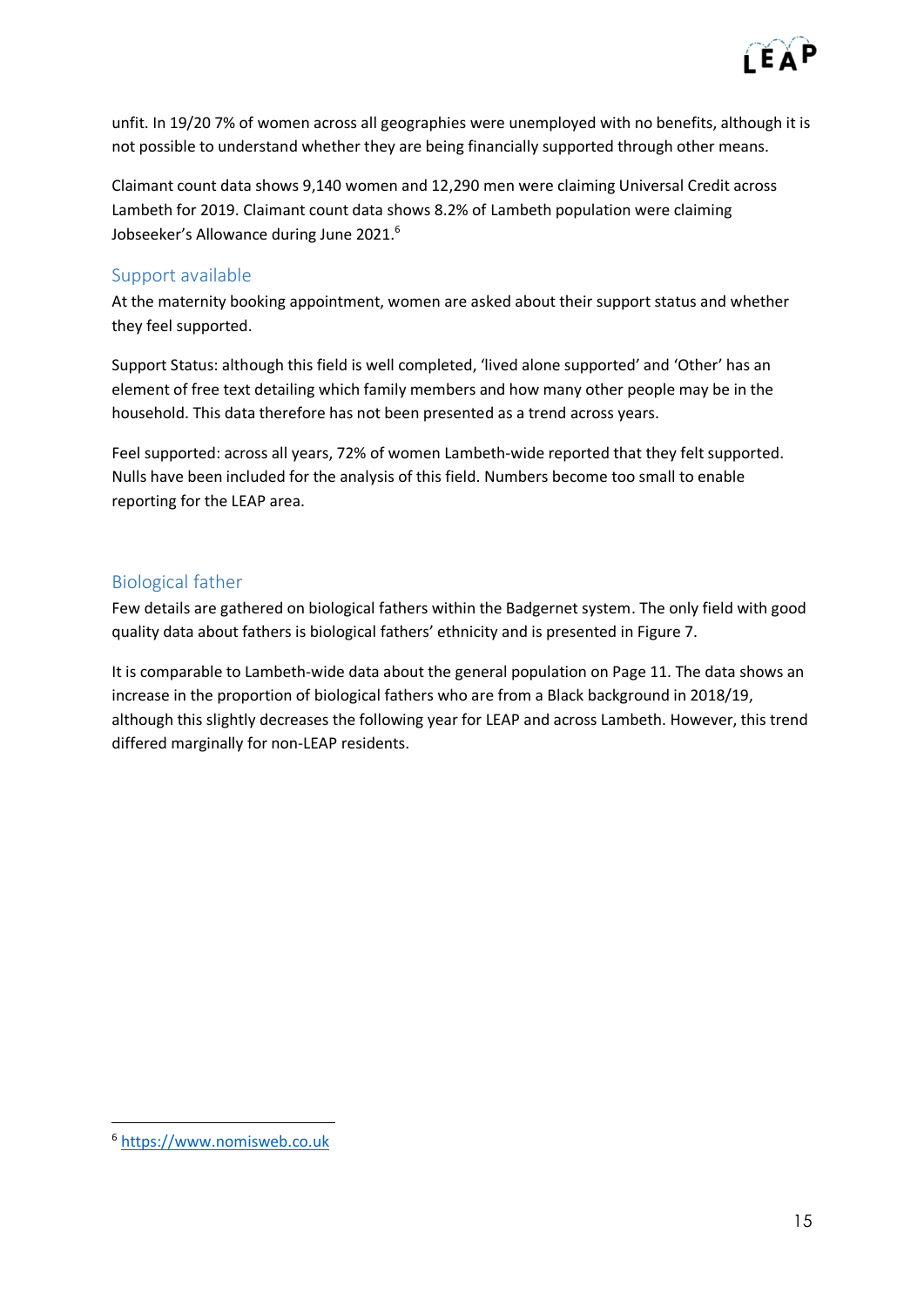



*Figure 7 Biological father's ethnicity for each geographical area, 2017/18 – 2019/20*

#### <span id="page-15-0"></span>Booking process

This section looks at three fields related to the maternity booking process: referral route; whether the GP was informed; and late booking.

There are several fields which explore the booking process for women, however some are of poor data quality. There was a completion rate of just over 10% for the field that collected information on whether a woman's GP was informed of their pregnancy.

At the time of writing, the process in Lambeth supports women to self-refer on to maternity services at GSTT and KCH for their antenatal care using an online form. GPs can refer women, but this is no longer the primary referral route (Fig. 9). This is not unusual - there is a general shift nationally from GPs referring women to maternity services, to women having the ability to self-refer.

NHS guidelines state that the first midwife appointment (the booking appointment) should happen before a woman is 10 weeks pregnant in order that screening can be offered at an appropriate time and timely antenatal advice provided. The World Health Organization (WHO) recommends that pregnant women should have an early ultrasound scan before 24 weeks of gestation to estimate gestational age, improve detection of foetal anomalies and multiple pregnancies, reduce induction of labour for post-term pregnancy, and improve a woman's pregnancy experience.

GSTT and KCH both consider a booking appointment at or after 13 weeks' gestation to be late.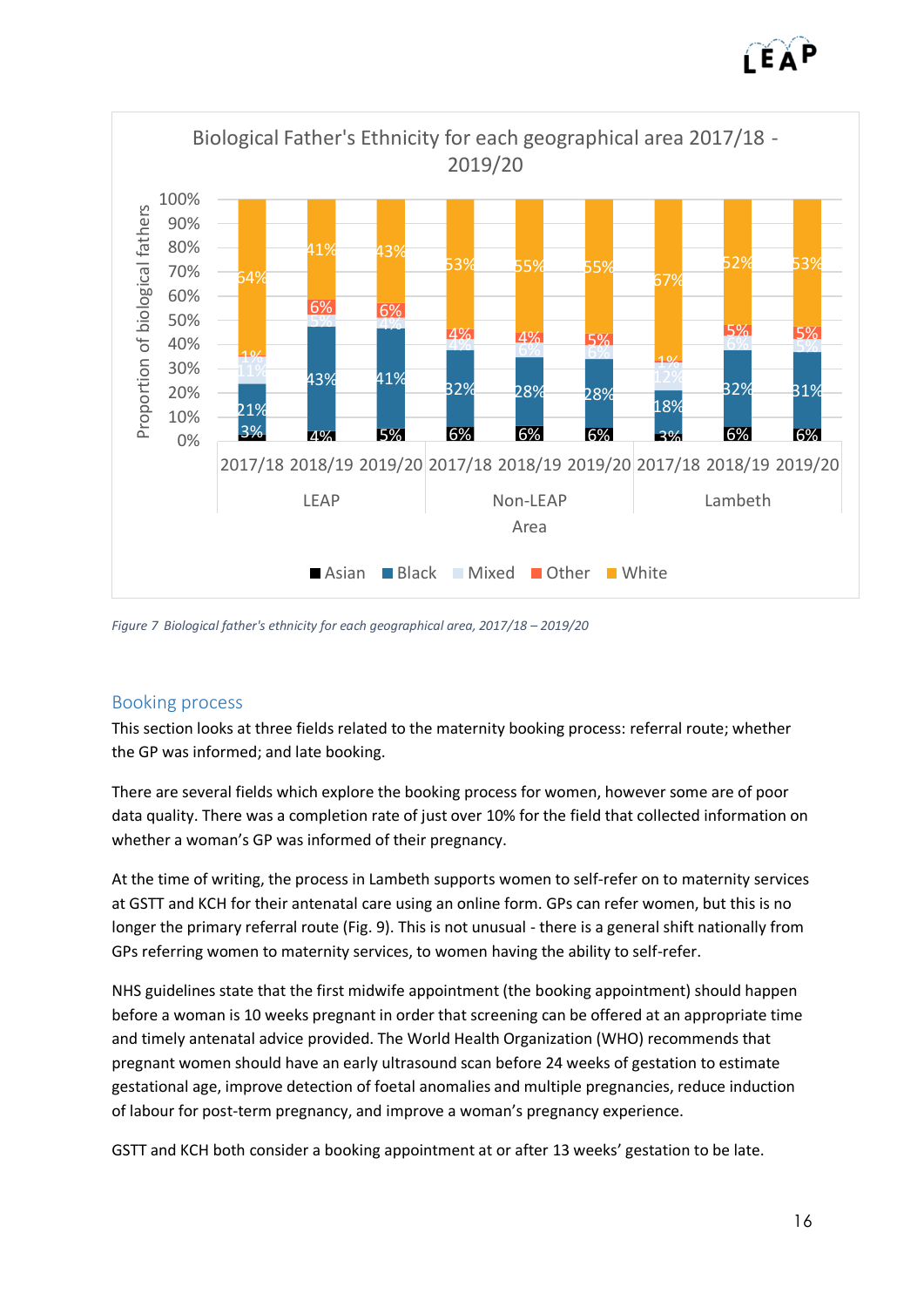

# <span id="page-16-0"></span>Referral route into maternity service

Figure 8 shows the proportion of women who self-referred, were referred by a GP practice, or referred via another route.

The proportion of self-referrals has increased over time – between 65% and 69% women selfreferred across all geographies in 2019/20, compared with a range of 17% - 24% in 2017/18. The proportion of referrals from GPs has decreased over time with 33% for LEAP women, 28% non-LEAP and 29% across Lambeth in 2019/20. The increase in self-referrals is to be expected due to the change of process in Lambeth, as noted above.

2017/18 saw a higher proportion of referrals from other professionals and family members than the following years. This includes referrals from Early Pregnancy Units, diabetics team, and other healthcare departments.



Figure 8 Referral routes of pregnant women into GSTT and KCH maternity services 2017/18 - 2019/20

#### <span id="page-16-1"></span>GP informed of pregnancy

18% of all women booked who live in Lambeth had not had information about their pregnancy passed onto their GP in 2019/20.

There were a large proportion of self-referrals to the maternity booking unit in the same year. This corresponds with the change to the antenatal referral process in Lambeth in recent years. It is possible that this change of process has led to some women's GPs not being notified about their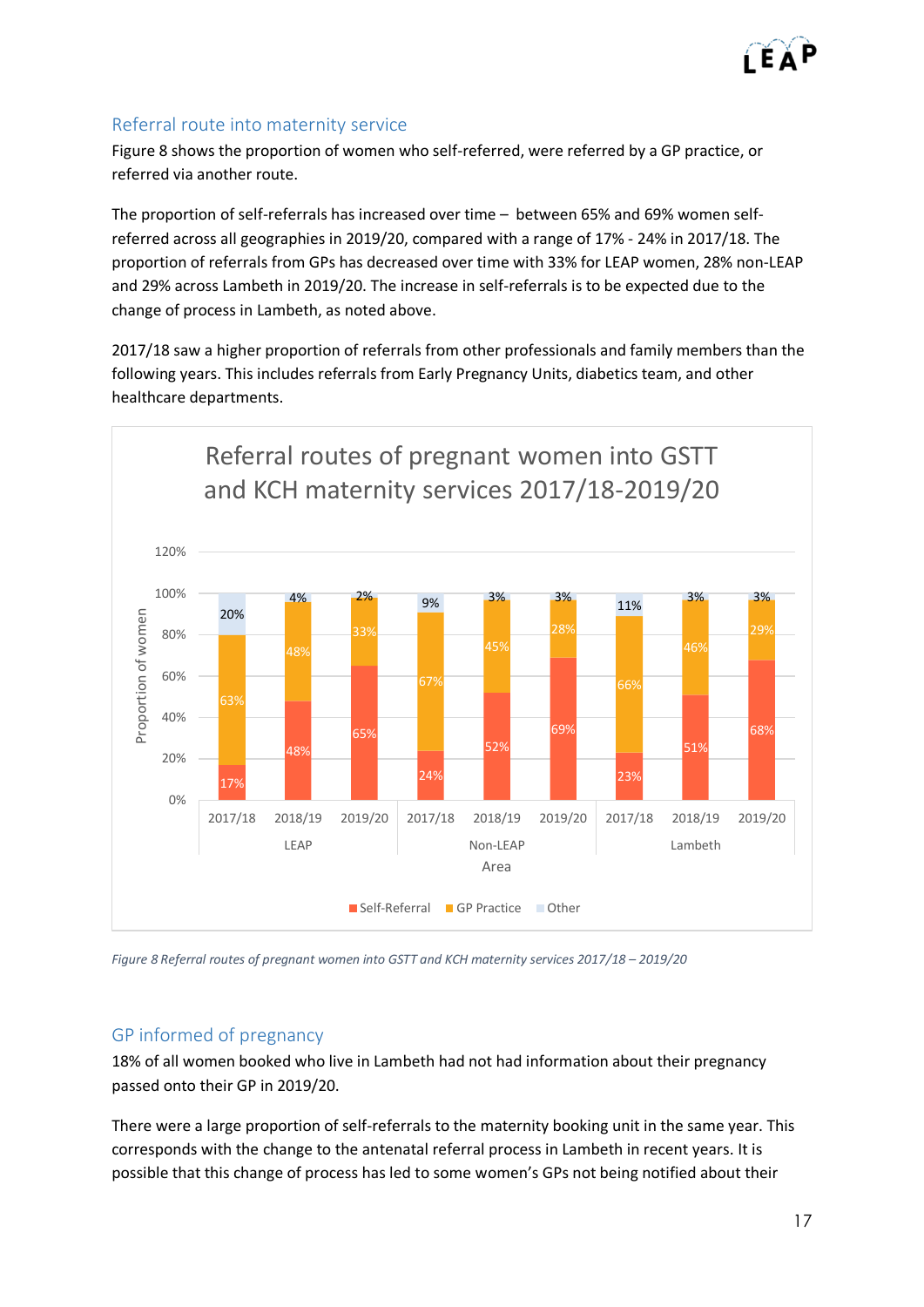

pregnancy after the booking appointment, as would be expected. If a GP is not informed of a patient's pregnancy, they are unable to pass on medical or safeguarding information about a woman that could be relevant to their care.

Figure 9 shows the proportion of women whose GP was not informed of their pregnancy. Data quality is relatively poor, with 21% completion across all geographies in 2019/20, although this has increased from 13% in 2017/18.

Where data was recorded, 82% of women's GPs were informed of their pregnancy in 2019/20 across all areas. When looking at referral routes into the maternity services, the majority are self-referrals. This may reflect the completion of this field as 65% of LEAP women self-referred in 2019/20.



*Figure 9 Proportion of women whose GP was not informed of pregnancy 2017/18-2019/20*

#### <span id="page-17-0"></span>Late booking

Each year a number of women are booked onto the maternity service late into their pregnancy. The proportion of late bookings increased from 2017/18 to 2018/19 and decreased the following year, this is presented in figure 12.

During 2019/20, 23% of women from the LEAP area and 19% Lambeth-wide booked late for their antenatal care. Most of the reasons are listed as free text, therefore only those for LEAP women have been analysed and grouped into categories. There were a variety of reasons for late bookings, reasons across all three years have been combined and most common presented in Table 7.

|  | Table 7 Reasons for late bookings 2017/18-2019/20 |
|--|---------------------------------------------------|
|--|---------------------------------------------------|

| Reason               | Percentage between 2017/18-2019/20 |
|----------------------|------------------------------------|
| Unaware of pregnancy | 16%                                |
| Transfer of care     | 14%                                |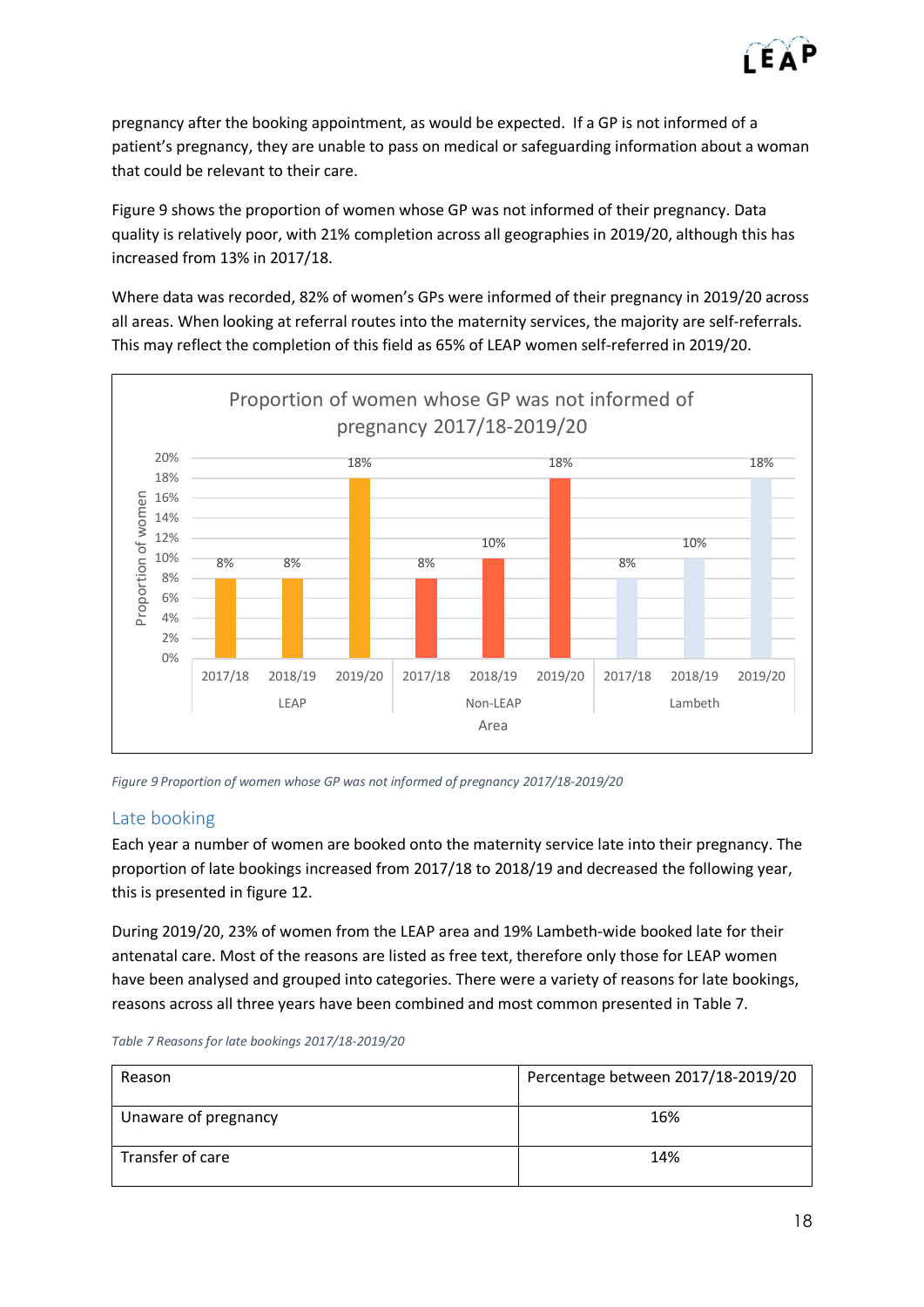

| Moved or out of the country                            | 13% |
|--------------------------------------------------------|-----|
|                                                        |     |
| Late referral                                          | 11% |
|                                                        |     |
|                                                        |     |
| Missed appointment                                     | 4%  |
|                                                        |     |
|                                                        |     |
| Appointment delayed/lack of availability/process issue | 4%  |
|                                                        |     |
|                                                        |     |

Other reasons are related to their views and decisions around their pregnancy journey, and in some cases related to previous experiences (wanting to be sure, or feeling that support wasn't necessary, or concealing their pregnancy), or not being fully informed of the maternity process in the UK.

A number of women were booked late due to issues with the hospital not receiving the GP referral (where the GP was the referral route into antenatal care), delays to GP referrals and other communication issues resulting in women not receiving their appointment letters, as well as delays due to appointment availability.

The maternity booking dataset does not include information about whether women are currently registered with a GP or not, but it might be reasonable to assume that some women who book onto maternity services are not registered with a GP given some reasons provided for late booking include a recent move to the country or a move from a different area within the country.



*Figure 10 Proportion of women reported as having booked late onto maternity services, 2017/18 - 2019/20*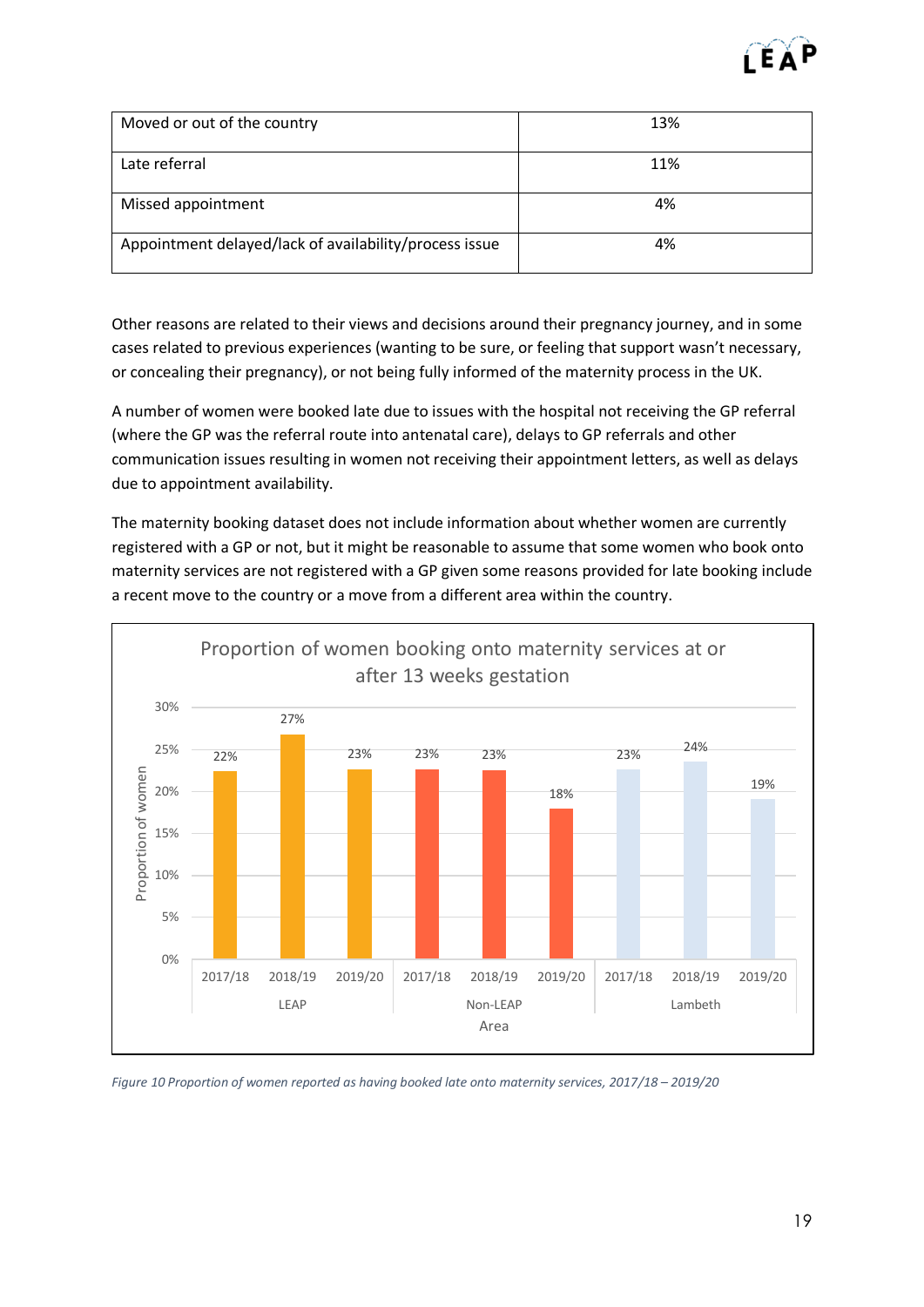

#### <span id="page-19-0"></span>Previous pregnancies

Figure 11 shows the proportion of women who have been pregnant before. No details about previous pregnancies, term or birth outcome (including terminations or miscarriages) are recorded in the Badgernet system. Therefore, conclusions cannot be drawn about any level of support received, either medically or socially, throughout any previous pregnancies.

Approximately two thirds of women booked across all geographies reported they had been pregnant before, therefore for a third of women in the dataset this was their first pregnancy.

Of those who reported previous pregnancies, 50% of LEAP women had only one previous pregnancy with the remaining 50% ranging between two and 13 pregnancies in 2017/18. 46% of non-LEAP women had only one previous pregnancy, with the remaining 54% ranging between two and 13 pregnancies.

In 2019/20, of those women who had not been pregnant before:

- 55/872 (6%) Lambeth-wide reported difficulty understanding English
- 67/872 (8%) Lambeth-wide were reported as requiring an interpreter at their appointment(s)



*Figure 11 Proportion of women who reported being pregnant previously, 2017/18 – 2019-20*

# <span id="page-19-1"></span>Was the pregnancy planned?

Around a third of women reported their pregnancy was not planned. The proportion of women reporting unplanned pregnancies is higher for women in the LEAP area compared to non-LEAP or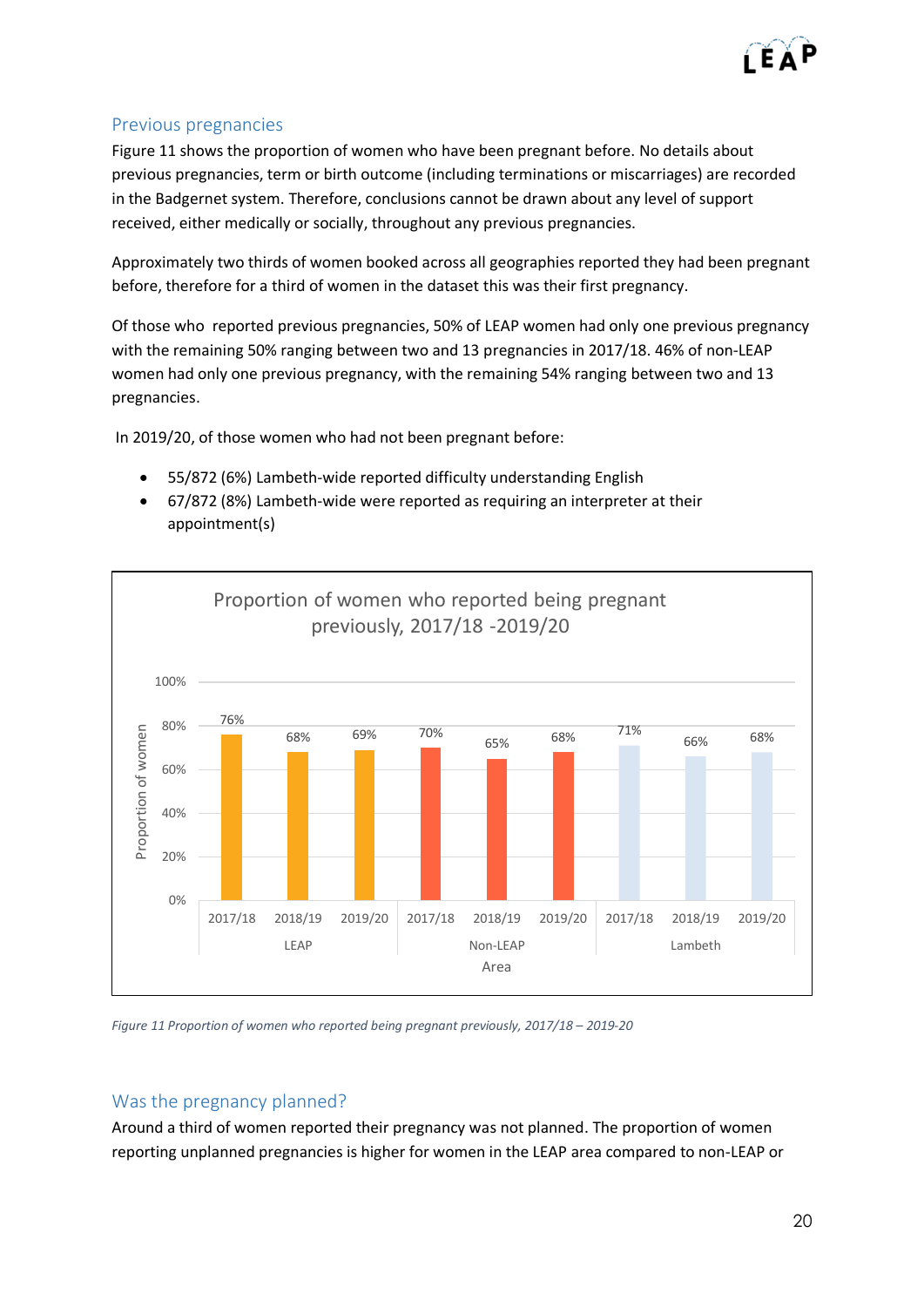

Lambeth-wide in all years. There is a slight increase in the proportion of planned pregnancies over the years.



26% (198/770) of those who reported an unplanned pregnancy across Lambeth in 2019/20 had not been pregnant before.

#### <span id="page-20-0"></span>Gestational diabetes

#### **Diabetes display**

This field is completed differently for some women, either detailing current or previous gestational diabetes, and possibly noting whether type 1 or type 2 diabetes is present.

The chart below shows the proportion of women where gestational diabetes has been noted, and shows an increase in 2019/20. Women may additionally present with type 1 or type 2 diabetes as well as gestational diabetes.

#### **Diabetes control**

53 out of 269 women with diabetes across Lambeth were recorded as having had their diabetes controlled, either through medication (Insulin, metformin) or diet.

*Figure 12 Proportion of planned and unplanned pregnancies reported by women at booking, 2017/18 – 2019/20*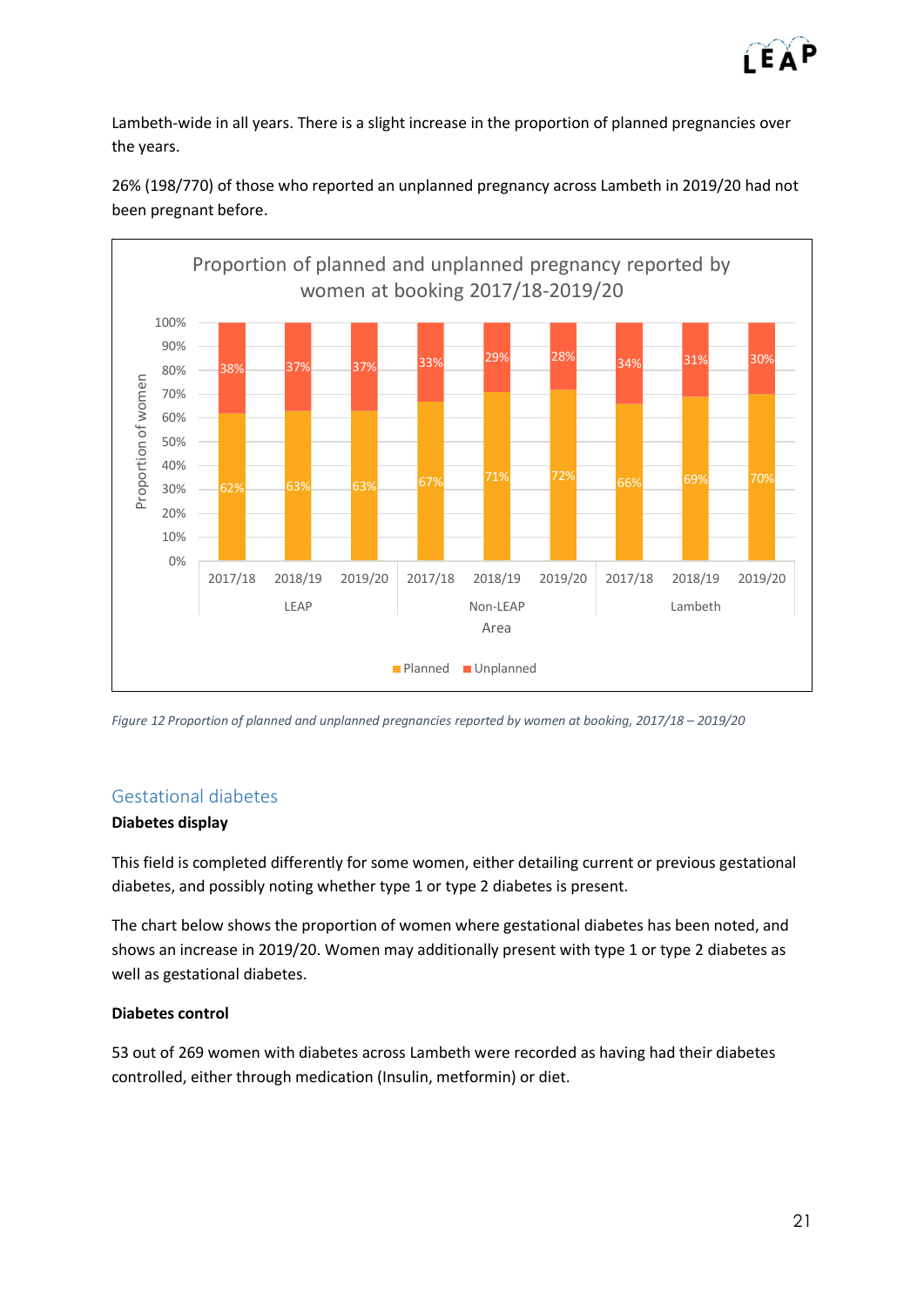



*Figure 13 Proportion of women with gestational diabetes 2017/18 – 2019/20*

#### <span id="page-21-0"></span>Domestic abuse

When possible, women are asked about current or previous domestic abuse at their maternity booking appointment. According to the dataset, very few women from Lambeth declined to answer this question.

There were a number of women whose midwives were unable to ask about domestic abuse at booking. Data received does not inform us whether there was an opportunity to do so at a later date.

The proportion of women midwives were unable to ask about previous and current domestic abuse increased during 2019/20.

The number of women reporting current domestic abuse was small and therefore not included in this analysis due to the risk of identification. This does not mean however that domestic abuse is not happening, and there are a number of reasons why a woman may choose not to disclose abuse. It is likely that the number of women actually experiencing abuse during pregnancy was significantly higher than can be seen in the dataset. In the 'Supporting women and babies after domestic abuse' report, Women's Aid state: *Prevalence studies suggest that between 20% and 30% of women will experience physical violence at the hands of a partner/ex-partner during pregnancy. There are many risks involved in domestic abuse during pregnancy, and it can impact both mother and baby in shortterm and long-term ways. Risks are both emotional and physical.*

Data quality for 'Current contact with perpetrator' was poor, therefore not included in this analysis.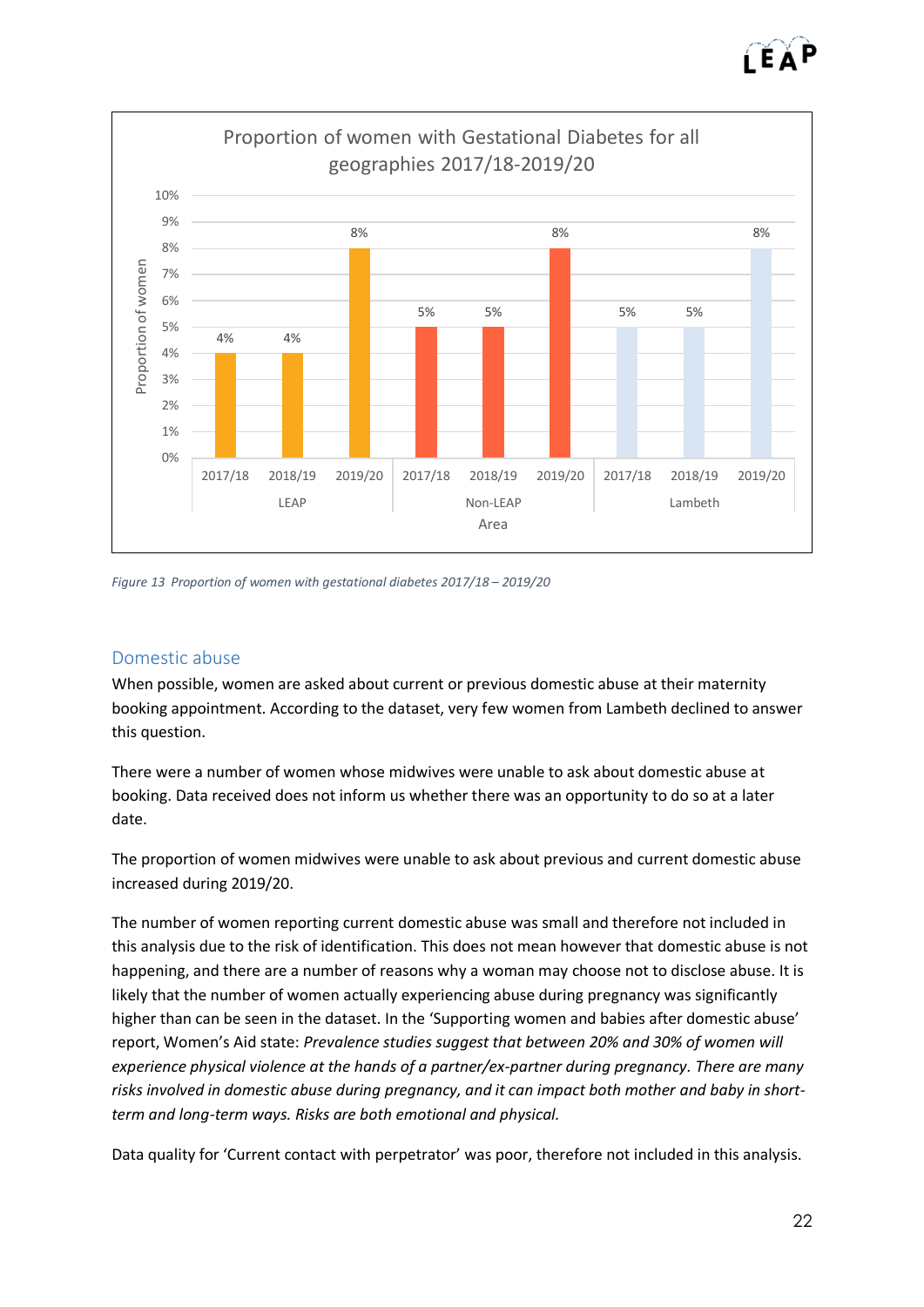



*Figure 14 Proportion of women reporting previous domestic abuse 2017-18 – 2019-20*



*Figure 15 Proportion of women who midwives were unable to ask about previous or current domestic abuse 2017/18- 2019/20*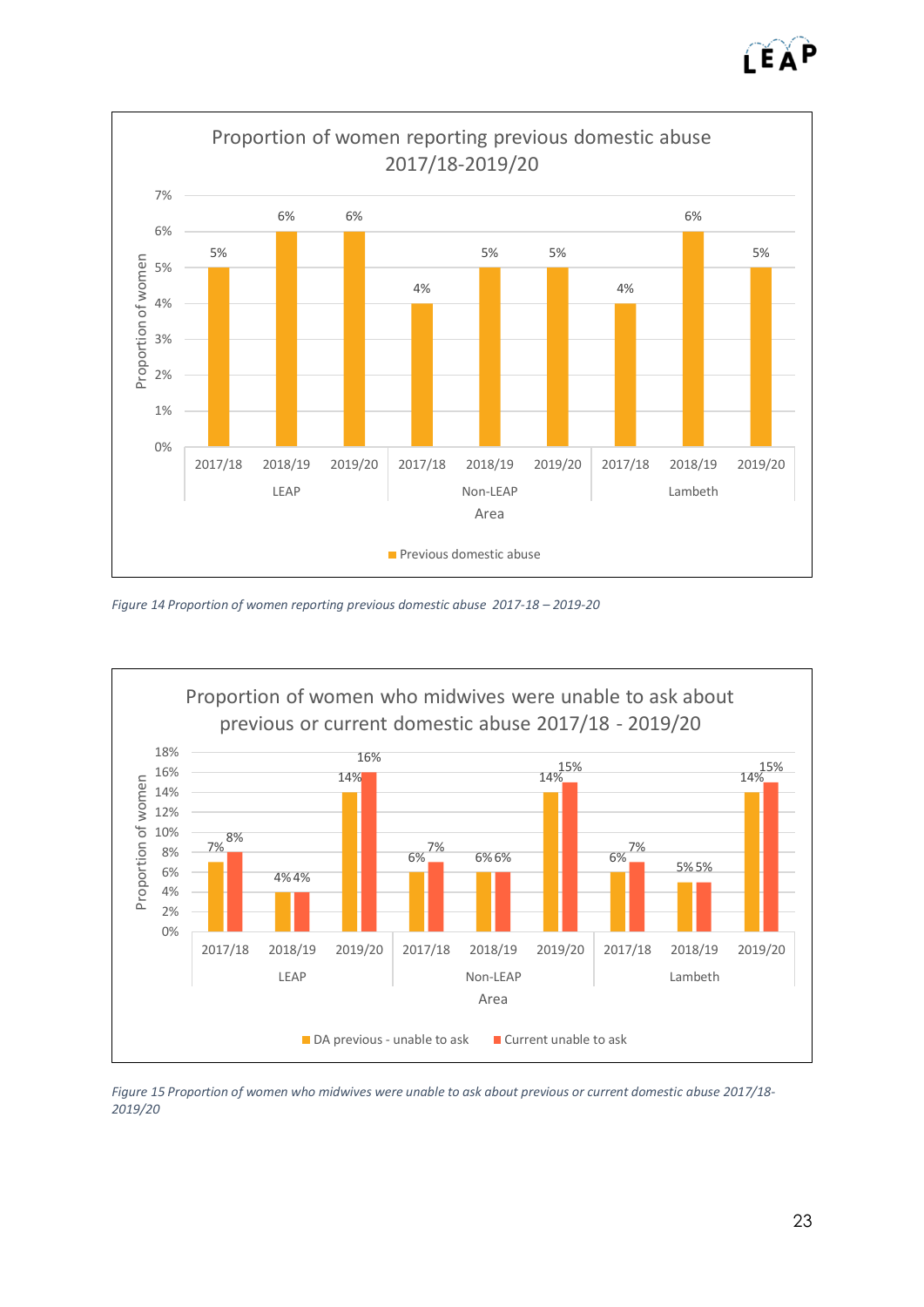

## <span id="page-23-0"></span>Risk factors

Data on various types of risk factors has been collected, with multiple factors recorded within one field. Some of the risks noted may also be recorded in a dedicated field elsewhere in the dataset (e.g. diabetes, daily number of cigarettes smoked where smoking is reported). The general risk factor fields are:

- **Medical risk factor:** details any medically related risk factors, for example diabetes, gastrointestinal disorder, autoimmune disease, blood related conditions
- **Mental health risk factor:** details any current or previous mental health conditions, for example, depression, eating disorders, anxiety
- **Obstetric risk factor:** includes information on obstetric risks such as previous preeclampsia, previous tears or previous caesarean section
- **Sensitive risk factor:** includes risks such as substance abuse or sexually transmitted infections
- **Social risk factor:** includes risks such as learning disabilities, difficulty speaking English and involvement of social services
- **Current pregnancy risk factor:** gestational diabetes, infertility treatments, multiple babies, travel to Zika infected country

The list of categories is not exhaustive.

Detailed breakdown of the types of risks or number of risks are not included in this analysis but this could be a further piece of work to explore.

Figures 16 and 17 show the proportion of women with at least one risk noted for each risk type. Medical, obstetric and current risk factors are presented together in figure 16, and mental health, sensitive risk factors and social risk factors are presented together in figure 17.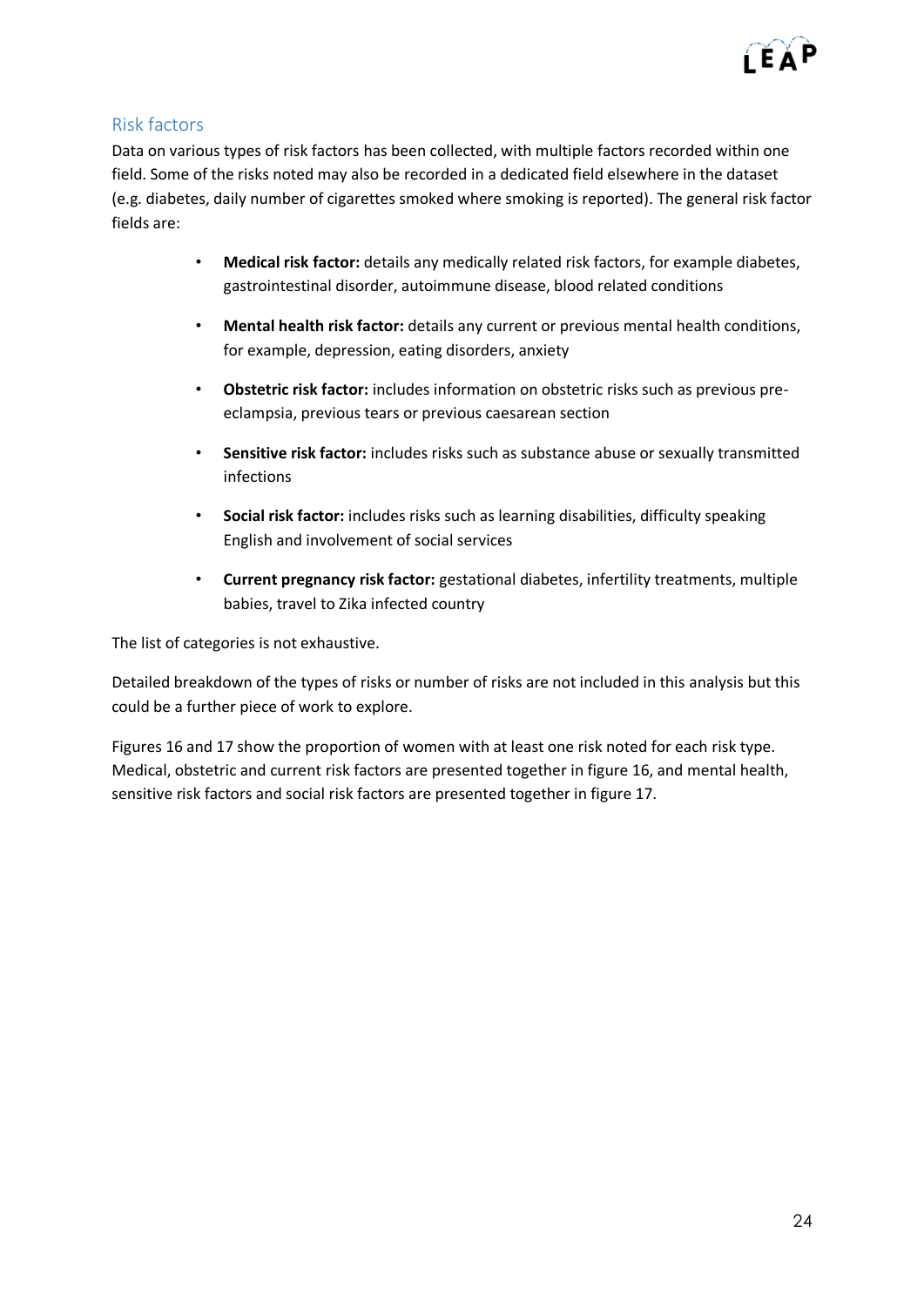ÍEÀ



*Figure 16 Proportion of women with medical, obstetric and current pregnancy risk factors, 2017/18 - 2019/20* 



The proportion of women with at least one medical risk factor increased since 2017/18 across all geographies. At least 50% of women had a minimum of one medical risk factor.

*Figure 17 Proportion of women with mental health, sensitive and social risk factors, 2017/18 2019/20*

The proportion of women with at least one mental health risk factor and one social risk factor has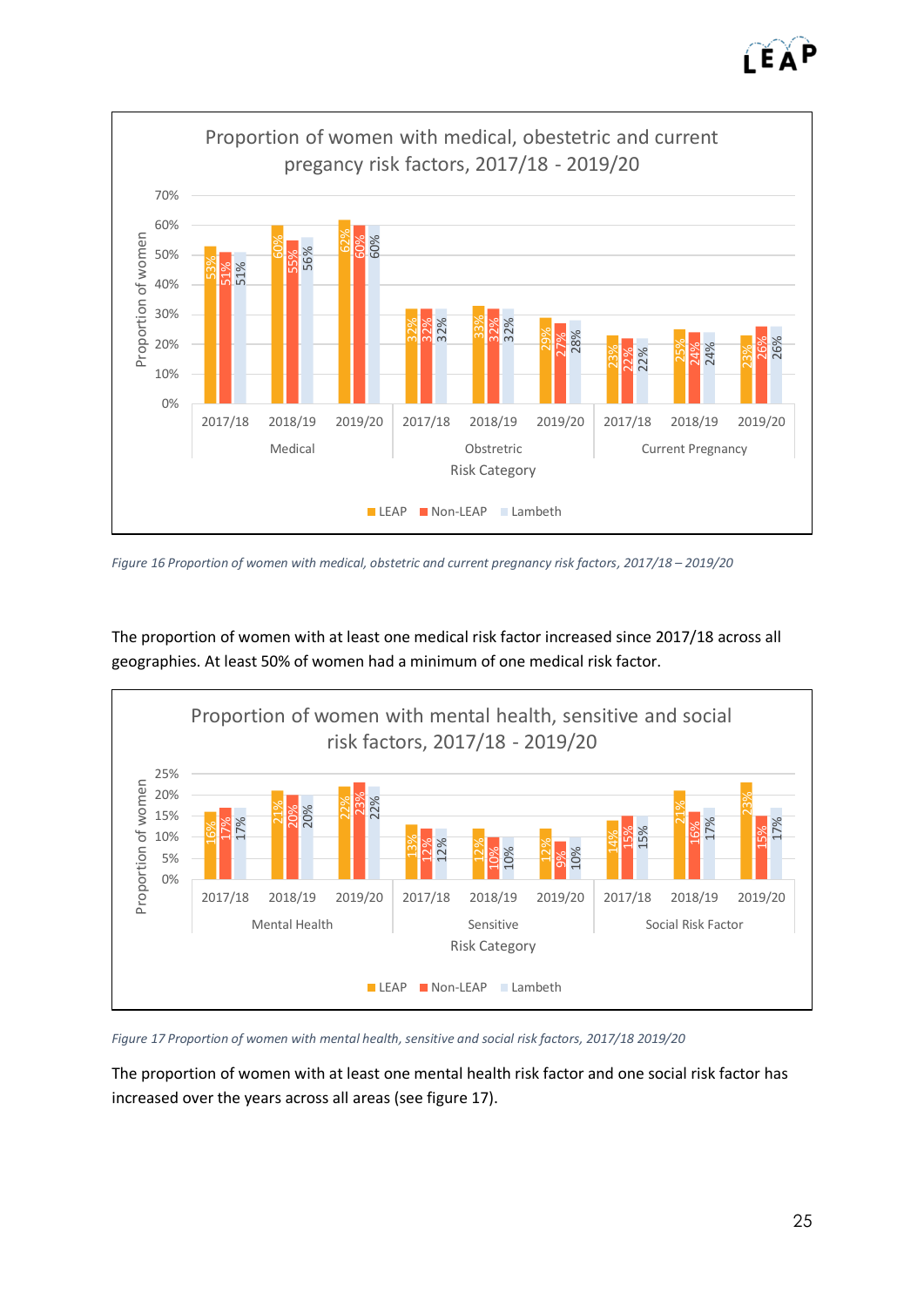# <span id="page-25-0"></span>Substance use: drugs

Between 8 and 11% of women have reported having ever used drugs over the three years.



*Figure 18 Proportion of women reporting whether they have ever used drugs 2017/18 - 2019/20*

# <span id="page-25-1"></span>Social factors for women: housing and accommodation

Data is collected on whether women have existing housing problems. However, the problems are not subsequently detailed. The 'accommodation' or 'supported' field may provide more details about housing situations and can include details about women who may be homeless, or in temporary accommodation. Up to 7% reported having housing problems across all geographies.



*Figure 19 Proportion of women experiencing housing problems across geographies 2017/18- 2019/20*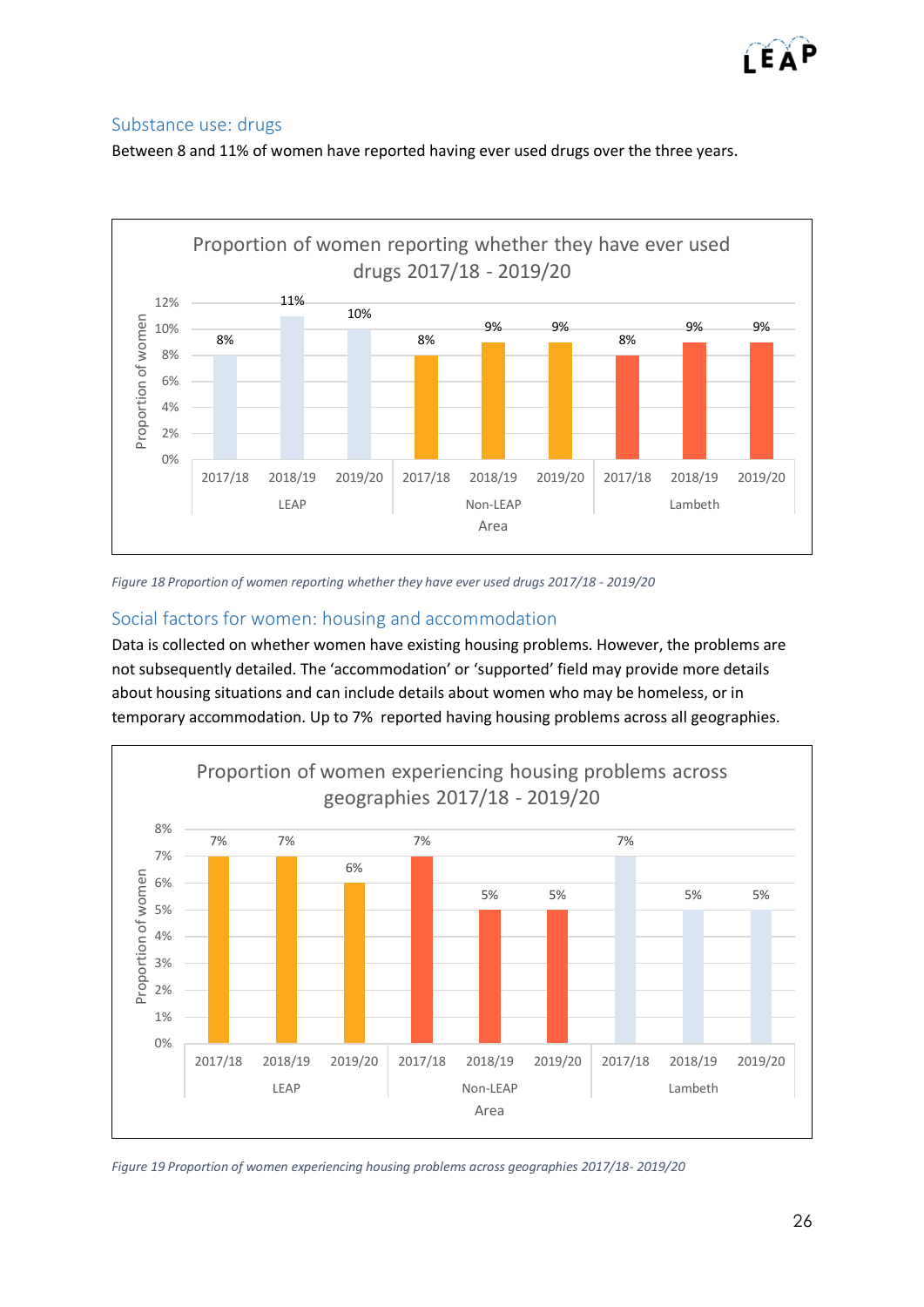

The accommodation field allows for some free text entry under 'other' as well as pre-set categories and often details the type (shared housing, hostel). Further details around the living arrangements are not included. In 2019-20, 60% of LEAP women were renting, with 21% renting privately compared to 25% who owned their home. There are a small number of women in temporary accommodation, 'sofa surfing', or living with friends.

# <span id="page-26-0"></span>Social factors for women: female genital mutilation (FGM)

Female genital mutilation (FGM) is a procedure where the female genitals are deliberately cut, injured or changed, but there is no medical reason for this to be done (NHS.uk). Illegal in the UK, FGM is usually carried out on young girls. It is very painful and can seriously harm the physical and mental health of women and girls, including long-term problems associated with childbirth.

FGM is categorised into four types, these are defined in the annex.

Data is collected about FGM and is identified either via an examination or is self-reported. Type and subtype are also recorded but numbers are small and therefore will not be presented due to the sensitive nature of this field. Trust FGM leads were not always notified where FGM was reported, though processes or reasons for this were not detailed. Figure 20 shows the proportion of women who reported FGM. Nulls have been included in this field.



*Figure 20 Proportion of women reporting FGM across all geographies 2017/18 - 2019/20*

Data is also collected about family history of FGM in a separate field. There were a number of women who reported FGM who also reported a family history of FGM. 86% cent of women across Lambeth who reported FGM also reported a family history of FGM.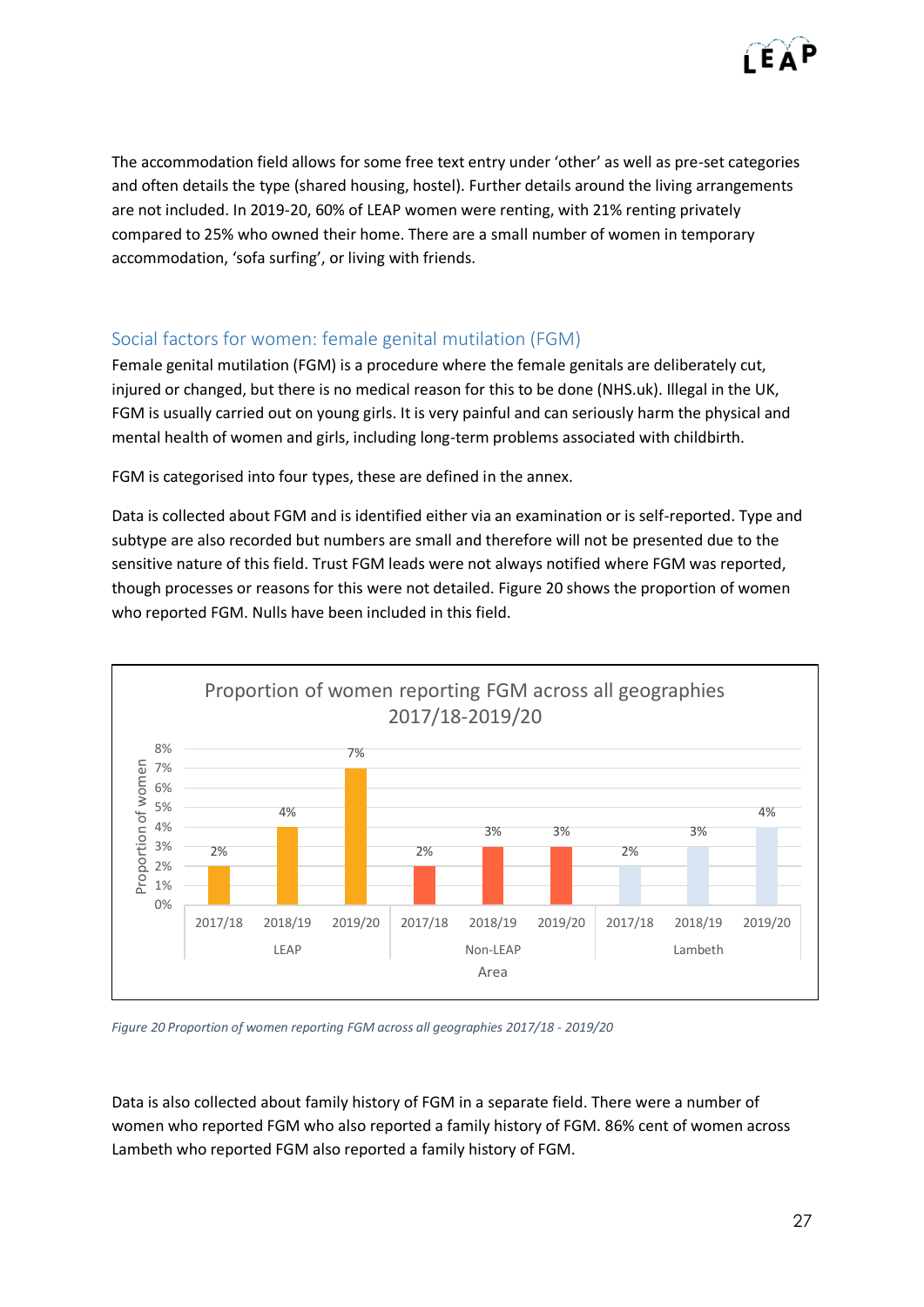

# <span id="page-27-0"></span>Annex

There are several data items that have been explored across all geographies and years, but due to data quality, and/or small numbers of free text fields, have not been presented as a trend. These are noted below.

# <span id="page-27-1"></span>Congenital abnormalities and infectious diseases

Congenital abnormalities can be defined as structural or functional anomalies that occur during intrauterine life. These conditions develop prenatally and may be identified before or at birth. Less than 20 babies Lambeth- wide were identified as having a congenital abnormality therefore data across years and geographies has not been presented.

#### <span id="page-27-2"></span>Infectious disease

Infectious disease includes Hepatitis B, Herpes and HIV, however numbers are too small to be included therefore have not been presented in this analysis.

#### <span id="page-27-3"></span>Social care status

Although data is collected for a number of fields (listed below) relating to the social care status of previous children and the unborn child, numbers are too small across all geographies to be included in this analysis or to draw conclusions from.

This data includes the following:

| <b>Previous child:</b> | <b>Unborn Child:</b>  |
|------------------------|-----------------------|
| Child protection plan  | Child protection plan |
| Child in need          | Child in need         |
| Foster care            | Foster care           |
| Adoption               | Adoption              |
| Living elsewhere       |                       |

The dataset included other fields where data quality was poor and therefore were also excluded from analysis. These were: surrogate mother and relationship problems.

#### <span id="page-27-4"></span>Drug use

In addition to 'Ever used drugs' presented above, the following fields are included in the dataset, however will not be presented due to poor data quality/small numbers:

- Current drug use
- Receiving treatment
- Current partner using drugs
- Ever overdosed